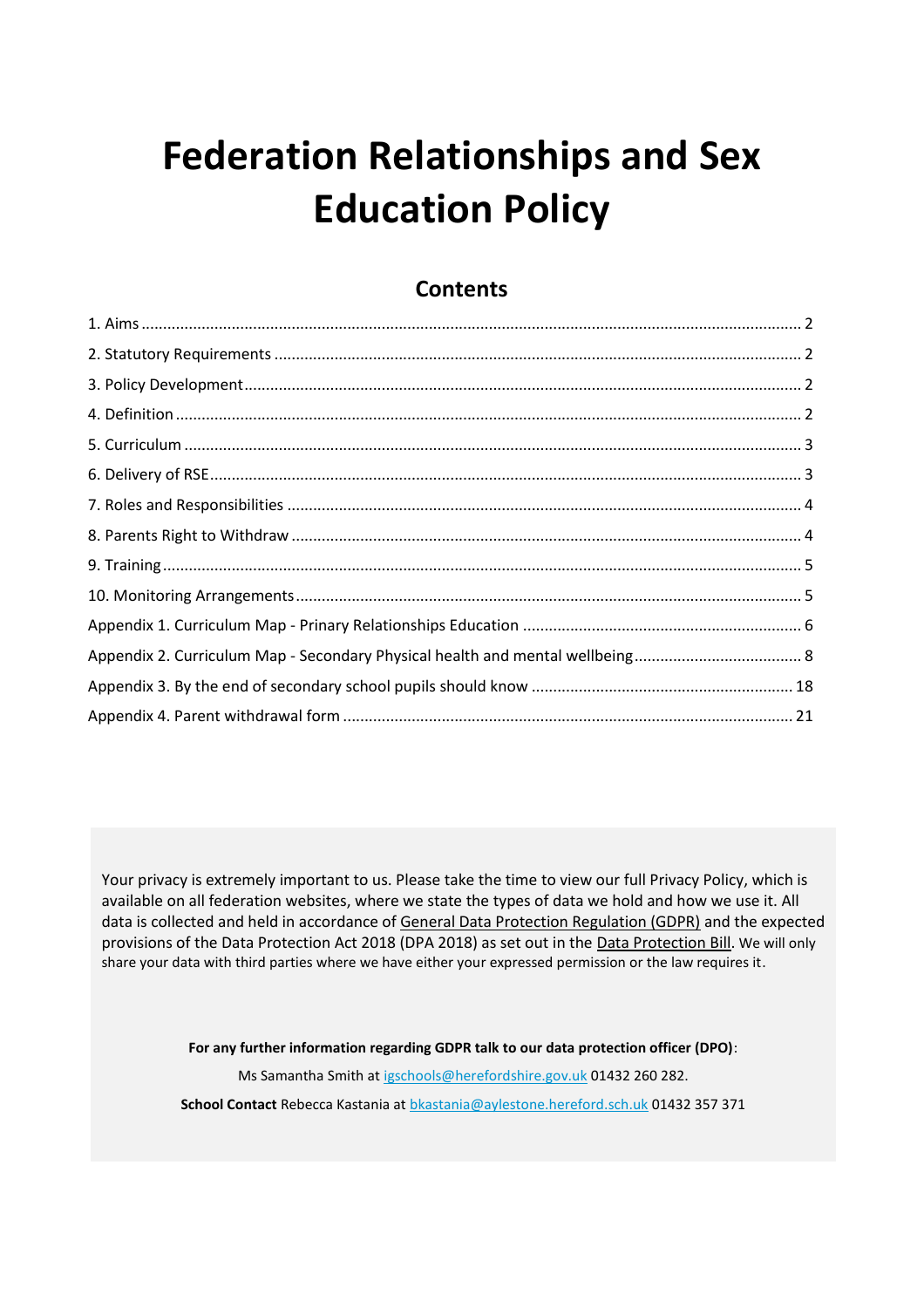# **1. Aims**

The aims of relationships and sex education (RSE) at our school are to:

- Provide a framework in which sensitive discussions can take place
- Prepare pupils for puberty, and give them an understanding of sexual development and the importance of health and hygiene
- Help pupils develop feelings of self-respect, confidence and empathy
- Create a positive culture around issues of sexuality and relationships
- Teach pupils the correct vocabulary to describe themselves and their bodies
- Aylestone aims to teach all members of our community to both value and celebrate diversity with a spirit of understanding and tolerance; and to develop a positive regard and awareness of others.

#### **2. Statutory requirements**

As a maintained secondary school we must provide RSE to all pupils as per the [Children and Social work act](http://www.legislation.gov.uk/ukpga/2017/16/section/34/enacted)  [2017.](http://www.legislation.gov.uk/ukpga/2017/16/section/34/enacted)

In teaching RSE, we must have regard to to [guidance](https://www.gov.uk/government/consultations/relationships-and-sex-education-and-health-education) issued by the secretary of state as outlined in section 403 of the [Education Act 1996.](http://www.legislation.gov.uk/ukpga/1996/56/contents)

More information can be found in the statutory guidance found here. [https://assets.publishing.service.gov.uk/government/uploads/system/uploads/attachment\\_data/file/9080](https://assets.publishing.service.gov.uk/government/uploads/system/uploads/attachment_data/file/908013/Relationships_Education__Relationships_and_Sex_Education__RSE__and_Health_Education.pdf) 13/Relationships Education Relationships and Sex Education RSE and Health Education.pdf

At Aylestone School we teach RSE as set out in this policy.

### **3. Policy development**

This policy has been developed in consultation with staff, pupils and parents. The consultation and policy development process involved the following steps:

- 1. Review a member of staff pulled together all relevant information including relevant national and local guidance
- 2. Staff consultation all school staff were given the opportunity to look at the policy and make recommendations
- 3. Parent/stakeholder consultation parents have been given the opportunity to read and comment on the policy via the school website and through invitation through In-Touch software.
- 4. Pupil consultation we investigated what exactly pupils want from their RSE
- 5. Ratification once amendments were made, the policy was shared with governors and ratified

### **4. Definition**

RSE is about the emotional, social and cultural development of pupils, and involves learning about relationships, sexual health, sexuality, healthy lifestyles, diversity and personal identity.

RSE involves a combination of sharing information, and exploring issues and values.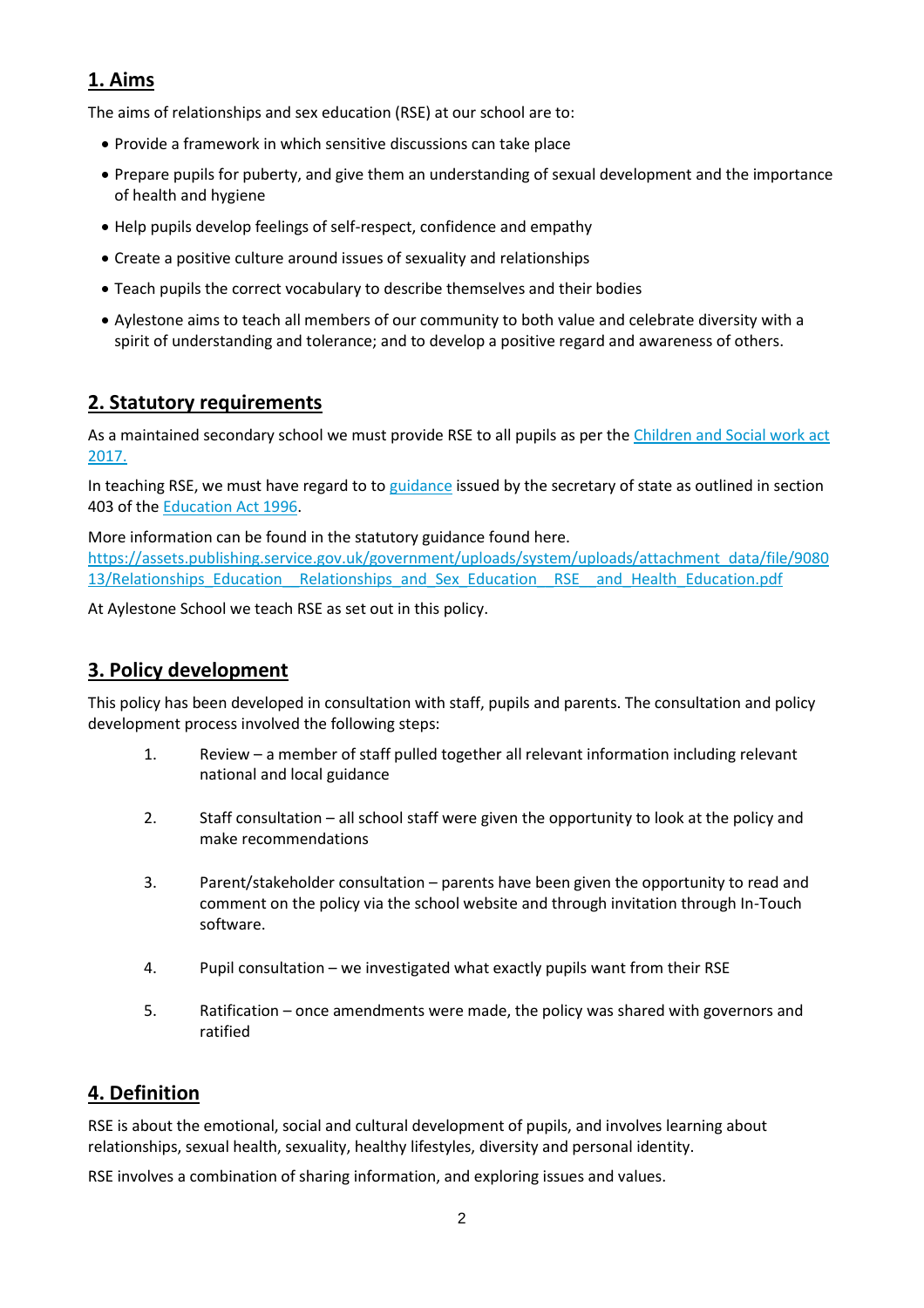RSE is not about the promotion of sexual activity.

# **5. Curriculum**

Our curriculum is set out as per Appendix 1 but we may need to adapt it as and when necessary.

We have developed the curriculum in consultation with parents, pupils and staff. We have considered the age, needs and feelings of pupils. If pupils ask questions outside the scope of this policy, teachers will respond in an appropriate manner so they are fully informed and don't seek answers online.

# **6. Delivery of RSE**

RSE is taught within the personal, social, health and economic (PSHE) education curriculum. Biological aspects of RSE are taught within the science curriculum, and some other aspects are included in religious education (RE). Within Computer Science some aspects of staying safe on-line are also delivered.

Pupils may receive stand-alone sex education sessions delivered by a trained health professional and by trained members of the police force. These sessions will be facilitated and supervised by members of Aylestone teaching staff.

RSE focuses on giving young people the information they need to help them develop healthy, nurturing relationships of all kinds including:

- >Families
- Respectful relationships, including friendships
- > Online and media
- > Being safe
- Intimate and sexual relationships, including sexual health

These areas of learning are taught within the context of family life taking care to ensure that there is no stigmatisation of children based on their home circumstances (families can include single parent families, LGBT parents, families headed by grandparents, adoptive parents, foster parents/carers amongst other structures) along with reflecting sensitively that some children may have a different structure of support around them (for example: looked after children or young carers).

### **Safeguarding**

Teachers are aware that effective RSE, which brings an understanding of what is and what is not appropriate in a relationship, can lead to a disclosure of a child protection issue and that this must be treated in line with the College safeguarding policy. Where appropriate students will be referred to the appropriate agency for follow up, including Targeted Youth and the appropriate Social Work team. Teachers will consult with the designated federation safeguarding leads (Rob Kay at Broadlands and Withington; Sian Alderton at Aylestone). Visitors/ external agencies will need to be escorted at all times whilst on site including and be asked to sign in and wear the provided visitor lanyard. Visiting speakers/ external agencies will need to be vetted to ensure that they have no agenda that is incompatible with the school ethos. Those arranging visits will also ensure that they have an overview of any presentation/ speeches prior to accepting the visitors on site. Further guidance on this can be found here:

[https://www.sexeducationforum.org.uk/sites/default/files/field/attachment/External%20visitors%](https://www.sexeducationforum.org.uk/sites/default/files/field/attachment/External%20visitors%25) 20and%20SRE.pdf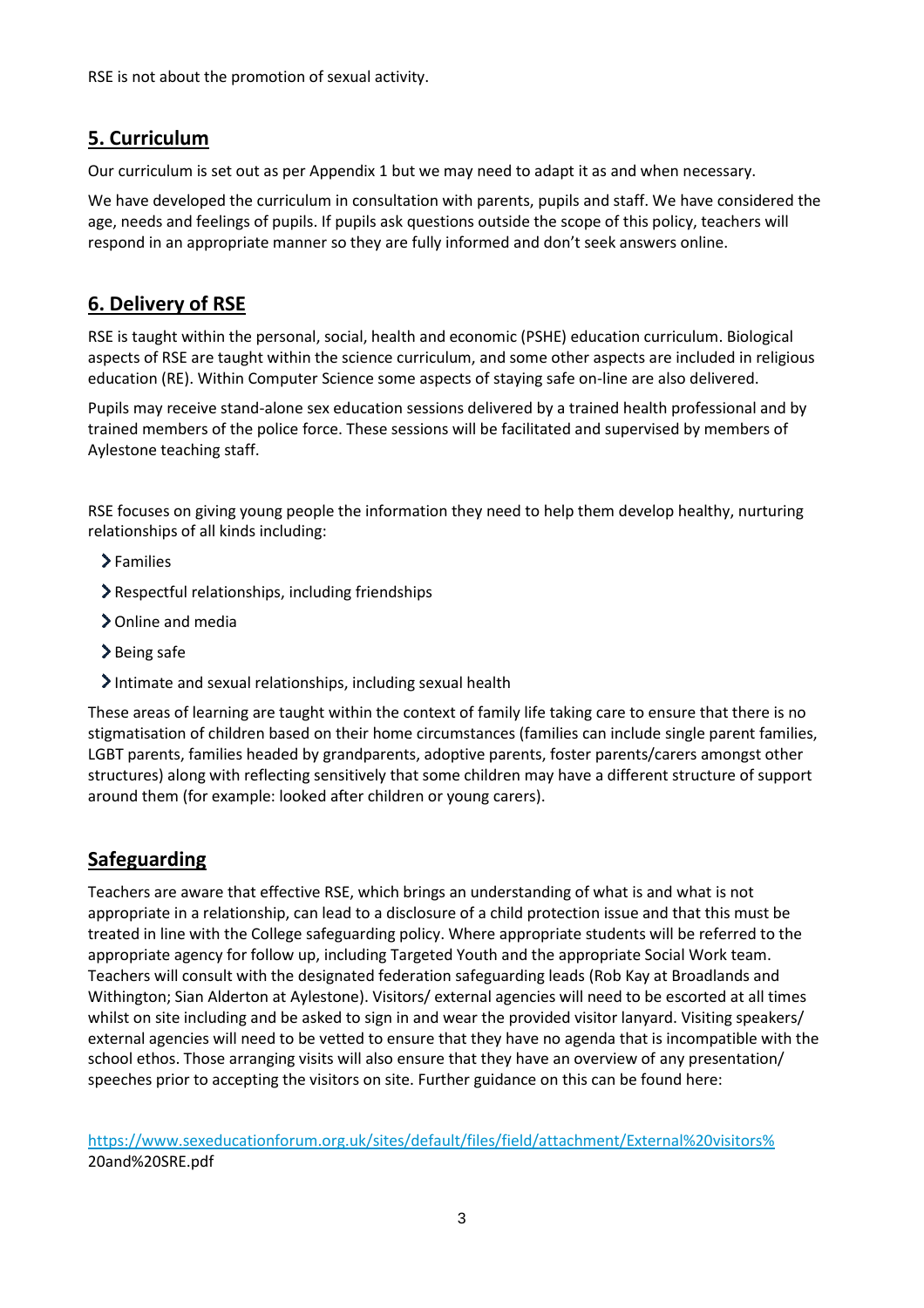# **7. Roles and Responsibilities**

#### **7.1 The governing board**

The governing board will approve the RSE policy, and hold the Headteacher to account for its implementation.

#### **7.2 The Headteacher**

The Headteacher is responsible for ensuring that RSE is taught consistently across the school, and for managing requests to withdraw pupils from non-science components of RSE (see section 8).

#### **7.3 Staff**

Staff are responsible for:

- Delivering RSE in a sensitive way
- Modelling positive attitudes to RSE
- Monitoring progress
- Responding to the needs of individual pupils
- Responding appropriately to pupils whose parents wish them to be withdrawn from the non-science components of RSE

Staff do not have the right to opt out of teaching RSE. Staff who have concerns about teaching RSE are encouraged to discuss this with the Headteacher.

RSE will be taught by the Humanities team. The biological aspects of the content will be delivered by the science team. On-line safety is taught in Computer Science.

#### **7.4 Pupils**

Pupils are expected to engage fully in RSE and, when discussing issues related to RSE, treat others with respect and sensitivity.

### **8. Parents' right to withdraw**

Parents have the right to withdraw their children from the non-science components of sex education within RSE up to and until 3 terms before the child turns 16. After this point, if the child wishes to receive sex education rather than being withdrawn, the school will arrange this. This process is the same for pupils with SEND. However, there may be exceptional circumstances where the head teacher may want to take a pupil's specific needs arising from their SEND into account when making this decision.

Requests for withdrawal should be put in writing using the form found in Appendix 4 of this policy and addressed to the Headteacher.

A copy of withdrawal requests will be placed in the pupil's educational record. The Headteacher will discuss the request with parents and take appropriate action.

Alternative and appropriate work will be given to pupils who are withdrawn from sex education.

An appropriate location will be found for the student to work whilst their peers are receiving the timetabled RSE lessons.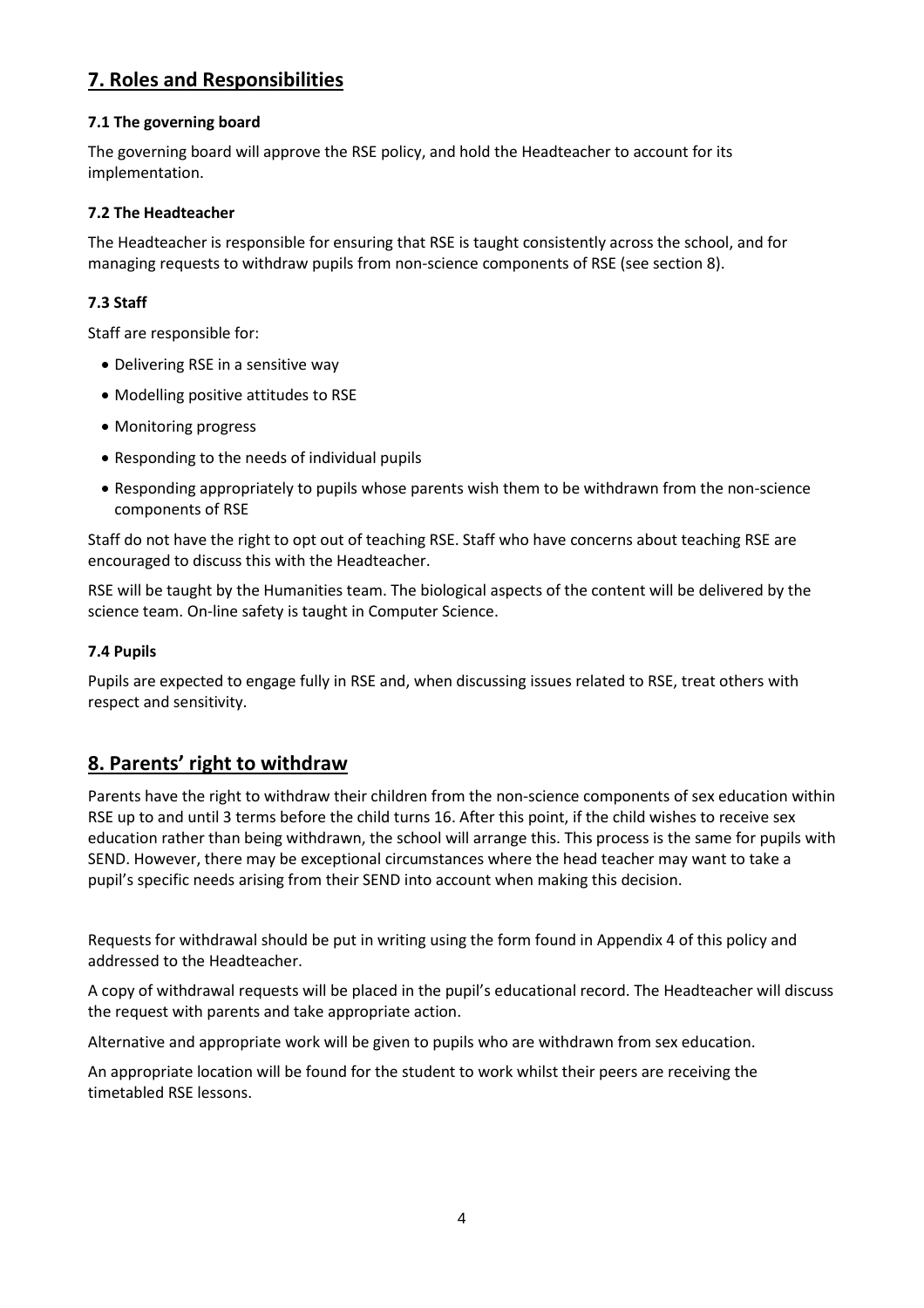# **9. Training**

The Headteacher will also invite visitors from outside the school, such as school nurses or sexual health professionals, to provide support and training to staff teaching RSE.

Training for relevant staff will be arranged as required.

### **10. Monitoring arrangements**

The delivery of RSE is monitored by the Heads of Faculties (Secondary) and Subject co-ordinators (Primary). Methods include SLT Link meetings, Learning walks, Planning & work scrutinies & Pupil Voice,

Pupils' development in RSE is monitored by class teachers as part of our internal assessment systems.

This policy will be reviewed bi-annually by the Head of Humanities and SLT link. At every review, the policy will be approved by the governing body.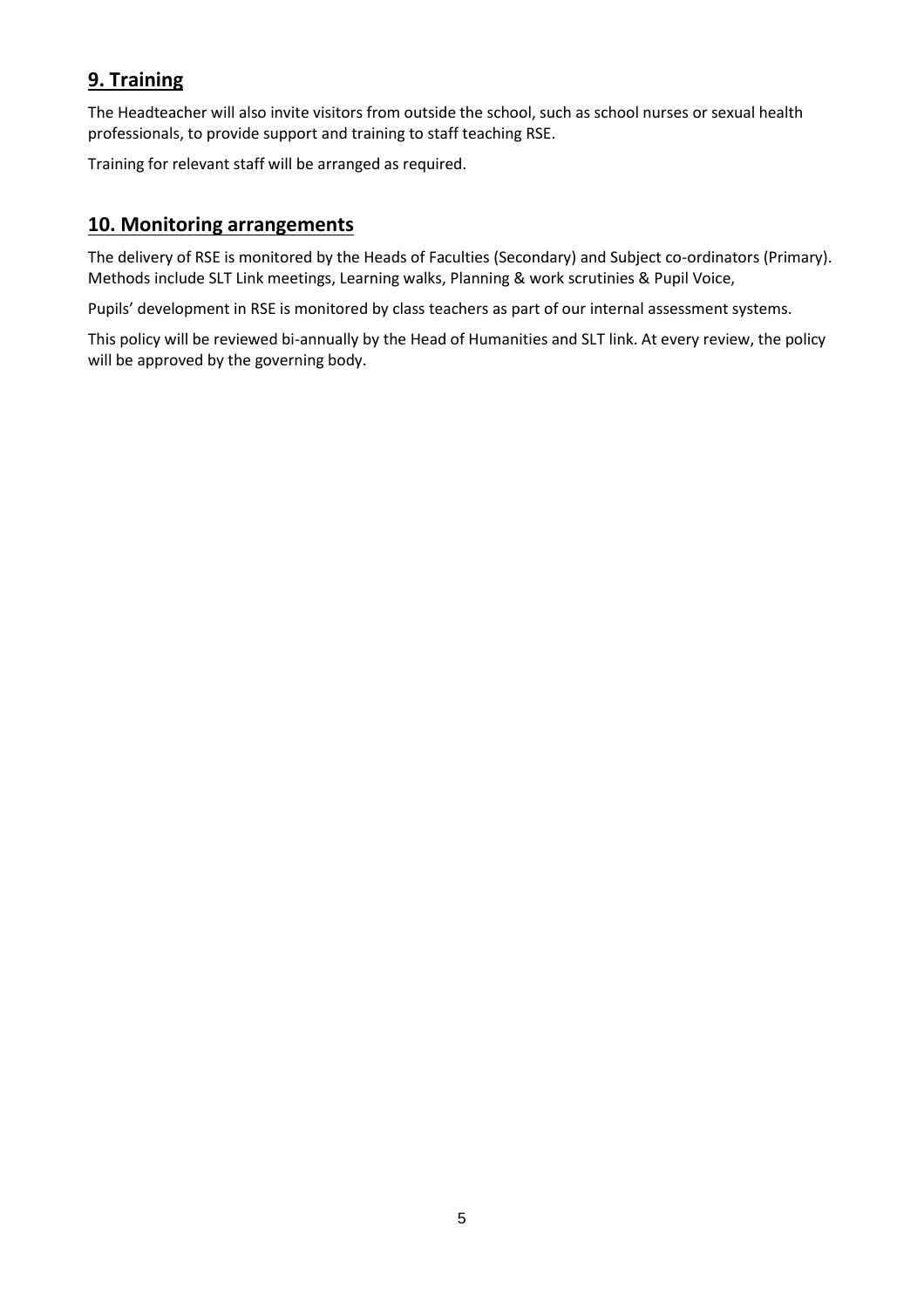# **Appendix 1: Curriculum Map – Primary**

# **Relationships Education**

| <b>TOPIC</b>                                     | PUPILS SHOULD KNOW:                                                                                                                                                                                                                                                                                                                                                                                                                                                                                                                                                                                                                                                                                                                                                                                                                                                                                                                                                                                                                              |
|--------------------------------------------------|--------------------------------------------------------------------------------------------------------------------------------------------------------------------------------------------------------------------------------------------------------------------------------------------------------------------------------------------------------------------------------------------------------------------------------------------------------------------------------------------------------------------------------------------------------------------------------------------------------------------------------------------------------------------------------------------------------------------------------------------------------------------------------------------------------------------------------------------------------------------------------------------------------------------------------------------------------------------------------------------------------------------------------------------------|
| <b>Families and</b><br>people who care<br>for me | that there are different types of committed, stable relationships.<br>$\bullet$<br>how these relationships might contribute to human happiness and<br>$\bullet$<br>their importance for bringing up children.<br>$\bullet$<br>what marriage is, including their legal status e.g. that marriage carries legal<br>$\bullet$<br>rights and protections not available to couples who are cohabiting or who<br>have married, for example, in an unregistered religious ceremony.<br>why marriage is an important relationship choice for many couples and why it<br>$\bullet$<br>must be freely entered into.<br>the characteristics and legal status of other types of long-term relationships.<br>$\bullet$<br>the roles and responsibilities of parents with respect to raising of children,<br>$\bullet$<br>including the characteristics of successful parenting.<br>how to: determine whether other children, adults or sources of information<br>$\bullet$<br>are trustworthy: judge when a family, friend, intimate or other relationship is |
|                                                  | unsafe (and to recognise this in others' relationships); and, how to seek help<br>or advice, including reporting concerns about others, if needed.                                                                                                                                                                                                                                                                                                                                                                                                                                                                                                                                                                                                                                                                                                                                                                                                                                                                                               |
| Caring<br>friendships                            | how important friendships are in making us feel happy and secure, and how<br>٠<br>people choose and make friends.<br>the characteristics of friendships, including mutual respect, truthfulness,<br>$\bullet$<br>trustworthiness, loyalty, kindness, generosity, trust, sharing interests and<br>experiences and support with problems and difficulties<br>that healthy friendships are positive and welcoming towards others, and do<br>$\bullet$<br>not make others feel lonely or excluded.<br>that most friendships have ups and downs, and that these can often be<br>$\bullet$<br>worked through so that the friendship is repaired or even strengthened, and<br>that resorting to violence is never right.<br>how to recognise who to trust and who not to trust, how to judge when a<br>$\bullet$<br>friendship is making them feel unhappy or uncomfortable, managing conflict,<br>how to manage these situations and how to seek help or advice from others, if<br>needed.                                                             |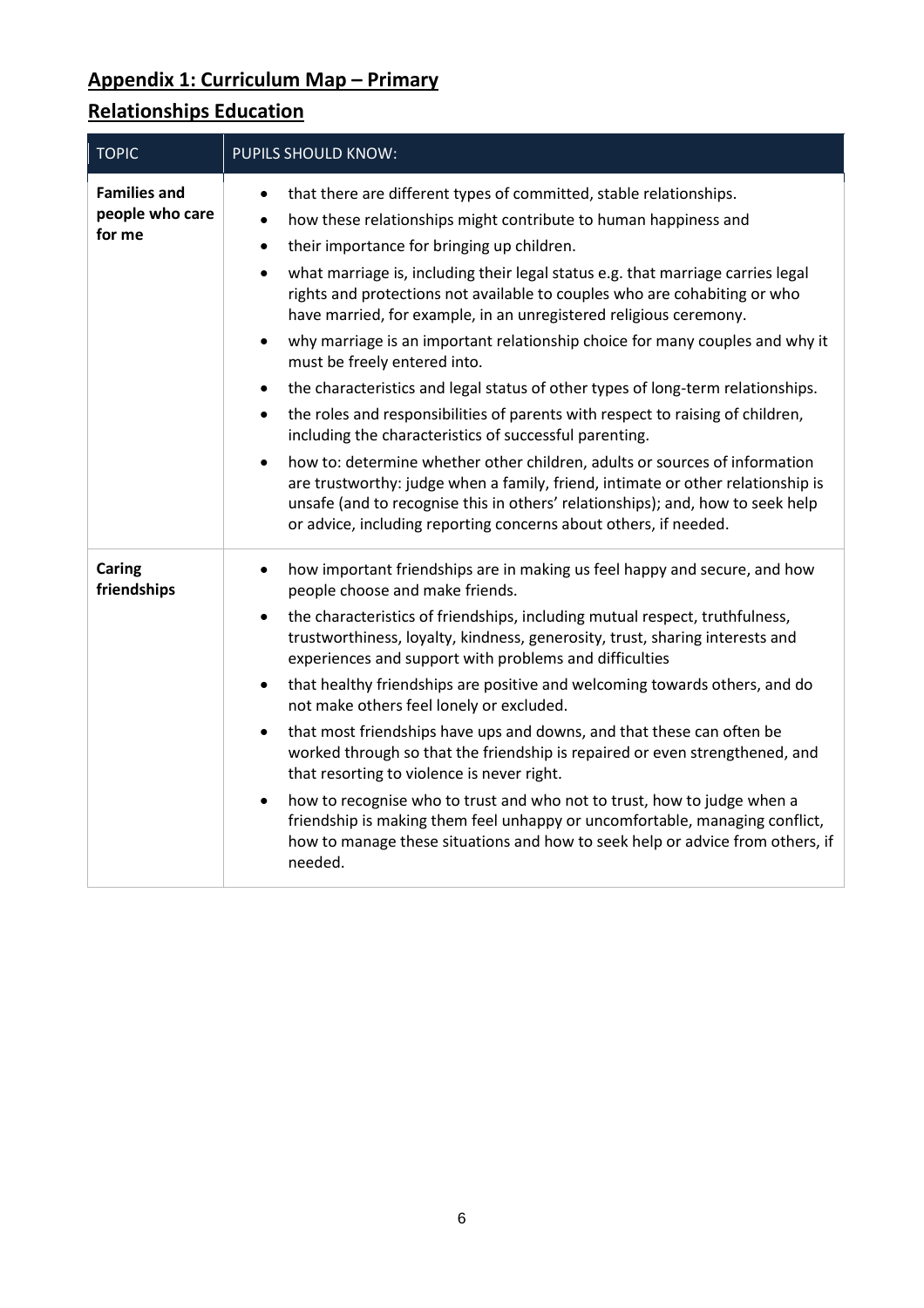| <b>TOPIC</b>                       | PUPILS SHOULD KNOW:                                                                                                                                                                                                                                                                                                                                                                                                                                                                                                                                                                                                                                                                                                                                                                                                                                                                                                                                                                                                                                                                                                                                                              |
|------------------------------------|----------------------------------------------------------------------------------------------------------------------------------------------------------------------------------------------------------------------------------------------------------------------------------------------------------------------------------------------------------------------------------------------------------------------------------------------------------------------------------------------------------------------------------------------------------------------------------------------------------------------------------------------------------------------------------------------------------------------------------------------------------------------------------------------------------------------------------------------------------------------------------------------------------------------------------------------------------------------------------------------------------------------------------------------------------------------------------------------------------------------------------------------------------------------------------|
| <b>Respectful</b><br>relationships | the importance of respecting others, even when they are very different from<br>٠<br>them (for example, physically, in character, personality or backgrounds), or<br>make different choices or have different preferences or beliefs.<br>practical steps they can take in a range of different contexts to improve or<br>$\bullet$<br>support respectful relationships.<br>the conventions of courtesy and manners.<br>$\bullet$<br>the importance of self-respect and how this links to their own happiness.<br>$\bullet$<br>that in school and in wider society they can expect to be treated with respect<br>$\bullet$<br>by others, and that in turn they should show due respect to others, including<br>those in positions of authority.<br>about different types of bullying (including cyberbullying), the impact of<br>$\bullet$<br>bullying, responsibilities of bystanders (primarily reporting bullying to an<br>adult) and how to get help.<br>what a stereotype is, and how stereotypes can be unfair, negative or<br>$\bullet$<br>destructive.<br>the importance of permission-seeking and giving in relationships with friends,<br>$\bullet$<br>peers and adults. |
| Online<br>relationships            | that people sometimes behave differently online, including by pretending to<br>$\bullet$<br>be someone they are not.<br>that the same principles apply to online relationships as to face-toface<br>٠<br>relationships, including the importance of respect for others online including<br>when we are anonymous.<br>the rules and principles for keeping safe online, how to recognise risks,<br>$\bullet$<br>harmful content and contact, and how to report them.<br>how to critically consider their online friendships and sources of information<br>$\bullet$<br>including awareness of the risks associated with people they have never met.<br>• how information and data is shared and used online                                                                                                                                                                                                                                                                                                                                                                                                                                                                       |
| <b>Being safe</b>                  | what sorts of boundaries are appropriate in friendships with peers and others<br>$\bullet$<br>(including in a digital context).<br>about the concept of privacy and the implications of it for both children and<br>٠<br>adults; including that it is not always right to keep secrets if they relate to<br>being safe.<br>that each person's body belongs to them, and the differences between<br>$\bullet$<br>appropriate and inappropriate or unsafe physical, and other, contact.<br>how to respond safely and appropriately to adults they may encounter (in all<br>٠<br>contexts, including online) whom they do not know.<br>how to recognise and report feelings of being unsafe or feeling bad about any<br>٠<br>adult.<br>how to ask for advice or help for themselves or others, and to keep trying until<br>$\bullet$<br>they are heard.<br>how to report concerns or abuse, and the vocabulary and confidence needed<br>٠<br>to do so.<br>where to get advice e.g. family, school and/or other sources.<br>٠                                                                                                                                                        |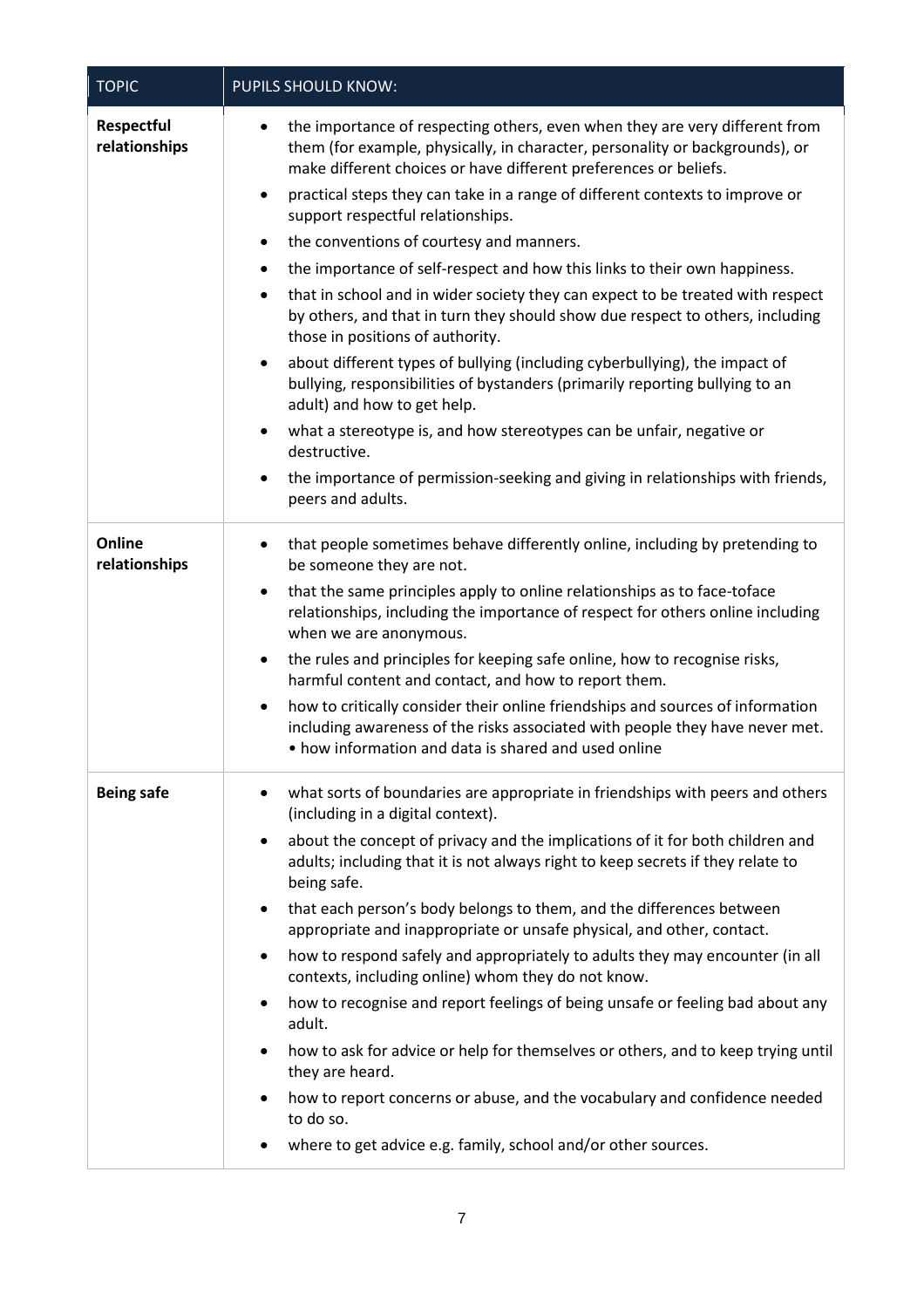# **Appendix 2: Curriculum Map – Secondary**

# **Physical health and mental wellbeing**

| <b>TOPIC</b>                        | <b>PUPILS SHOULD KNOW:</b>                                                                                                                                                                                                                                                                                                                                                       |  |  |  |  |  |
|-------------------------------------|----------------------------------------------------------------------------------------------------------------------------------------------------------------------------------------------------------------------------------------------------------------------------------------------------------------------------------------------------------------------------------|--|--|--|--|--|
| <b>Mental</b><br>wellbeing          | that mental wellbeing is a normal part of daily life, in the same way as physical<br>health.                                                                                                                                                                                                                                                                                     |  |  |  |  |  |
|                                     | that there is a normal range of emotions (e.g. happiness, sadness, anger, fear,<br>surprise, nervousness) and scale of emotions that all humans experience in<br>relation to different experiences and situations. How to recognise and talk<br>about their emotions, including having a varied vocabulary of words to use<br>when talking about their own and others' feelings. |  |  |  |  |  |
|                                     | how to judge whether what they are feeling and how they are behaving is<br>$\bullet$<br>appropriate and proportionate.                                                                                                                                                                                                                                                           |  |  |  |  |  |
|                                     | the benefits of physical exercise, time outdoors, community participation,<br>$\bullet$<br>voluntary and service-based activity on mental wellbeing and happiness.                                                                                                                                                                                                               |  |  |  |  |  |
|                                     | simple self-care techniques, including the importance of rest, time spent with<br>friends and family and the benefits of hobbies and interests.                                                                                                                                                                                                                                  |  |  |  |  |  |
|                                     | isolation and loneliness can affect children and that it is very important for<br>children to discuss their feelings with an adult and seek support.                                                                                                                                                                                                                             |  |  |  |  |  |
|                                     | that bullying (including cyberbullying) has a negative and often lasting impact<br>$\bullet$<br>on mental wellbeing.                                                                                                                                                                                                                                                             |  |  |  |  |  |
|                                     | where and how to seek support (including recognising the triggers for seeking<br>support), including whom in school they should speak to if they are worried<br>about their own or someone else's mental wellbeing or ability to control their<br>emotions (including issues arising online).                                                                                    |  |  |  |  |  |
|                                     | it is common for people to experience mental ill health. For many people who<br>$\bullet$<br>do, the problems can be resolved if the right support is made available,<br>especially if accessed early enough.                                                                                                                                                                    |  |  |  |  |  |
| <b>Internet safety</b><br>and harms | that for most people the internet is an integral part of life and has many<br>benefits.                                                                                                                                                                                                                                                                                          |  |  |  |  |  |
|                                     | about the benefits of rationing time spent online, the risks of excessive time<br>spent on electronic devices and the impact of positive and negative content<br>online on their own and others' mental and physical wellbeing.                                                                                                                                                  |  |  |  |  |  |
|                                     | how to consider the effect of their online actions on others and know how to<br>$\bullet$<br>recognise and display respectful behaviour online and the importance of<br>keeping personal information private.                                                                                                                                                                    |  |  |  |  |  |
|                                     | why social media, some computer games and online gaming, for example, are<br>age restricted.                                                                                                                                                                                                                                                                                     |  |  |  |  |  |
|                                     | that the internet can also be a negative place where online abuse, trolling,<br>bullying and harassment can take place, which can have a negative impact on<br>mental health.                                                                                                                                                                                                    |  |  |  |  |  |
|                                     | how to be a discerning consumer of information online including understanding<br>$\bullet$<br>that information, including that from search engines, is ranked, selected and<br>targeted.                                                                                                                                                                                         |  |  |  |  |  |
|                                     | where and how to report concerns and get support with issues online.                                                                                                                                                                                                                                                                                                             |  |  |  |  |  |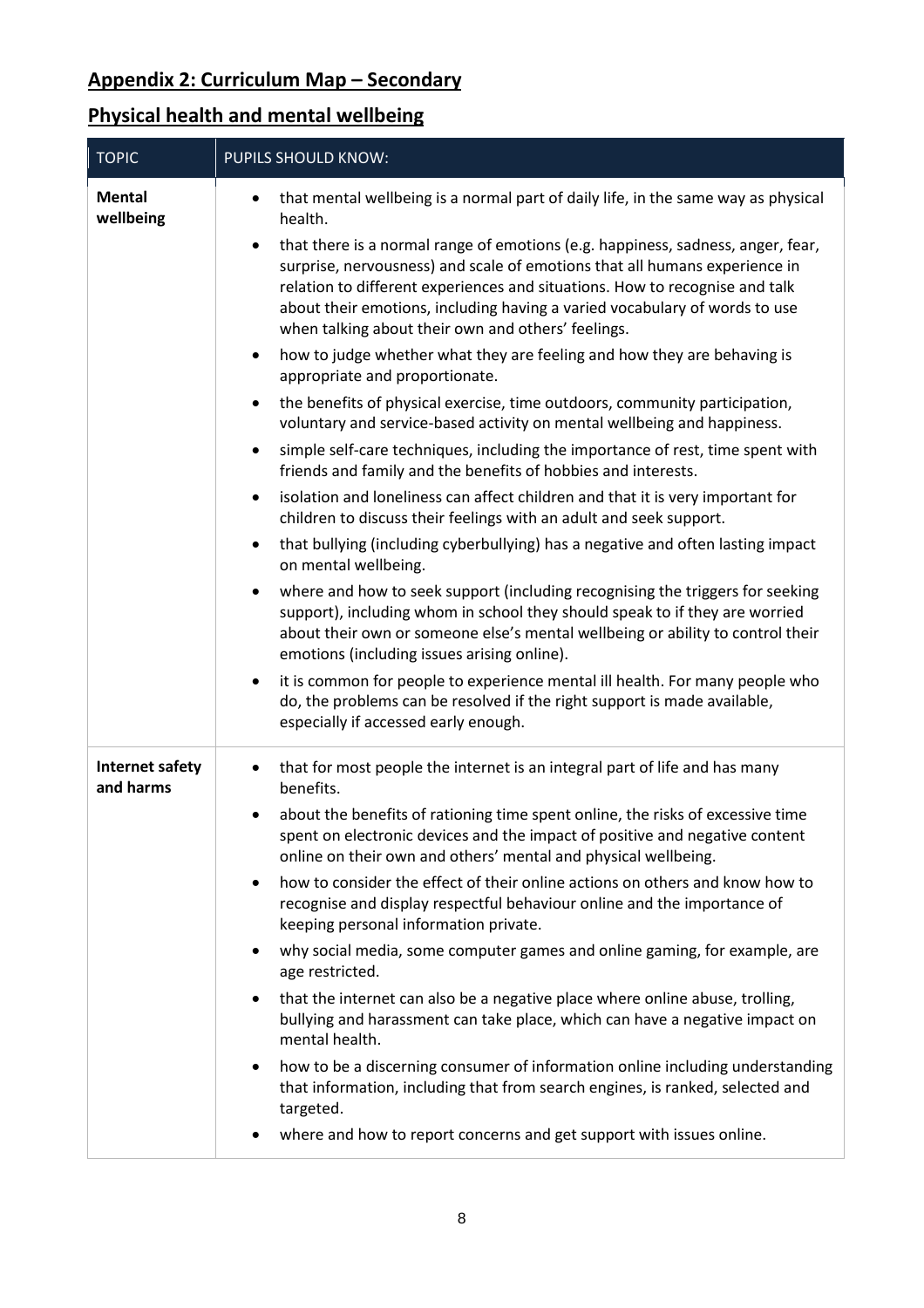| <b>TOPIC</b>                          | PUPILS SHOULD KNOW:                                                                                                                                                                                                                                                                                                                                                                                                                                                                                                                                                                                                                                                                                                                                                                                 |
|---------------------------------------|-----------------------------------------------------------------------------------------------------------------------------------------------------------------------------------------------------------------------------------------------------------------------------------------------------------------------------------------------------------------------------------------------------------------------------------------------------------------------------------------------------------------------------------------------------------------------------------------------------------------------------------------------------------------------------------------------------------------------------------------------------------------------------------------------------|
| <b>Physical health</b><br>and fitness | the characteristics and mental and physical benefits of an active lifestyle.<br>$\bullet$<br>the importance of building regular exercise into daily and weekly routines and<br>$\bullet$<br>how to achieve this; for example walking or cycling to school, a daily active mile<br>or other forms of regular, vigorous exercise.<br>the risks associated with an inactive lifestyle (including obesity).<br>$\bullet$<br>how and when to seek support including which adults to speak to in school if<br>٠<br>they are worried about their health.                                                                                                                                                                                                                                                   |
| <b>Healthy eating</b>                 | what constitutes a healthy diet (including understanding calories and other<br>٠<br>nutritional content).<br>the principles of planning and preparing a range of healthy meals.<br>$\bullet$<br>the characteristics of a poor diet and risks associated with unhealthy eating<br>$\bullet$<br>(including, for example, obesity and tooth decay) and other behaviours (e.g. the<br>impact of alcohol on diet or health).                                                                                                                                                                                                                                                                                                                                                                             |
| <b>Drugs alcohol</b><br>and tobacco   | the facts about legal and illegal harmful substances and associated risks,<br>$\bullet$<br>including smoking, alcohol use and drug-taking.                                                                                                                                                                                                                                                                                                                                                                                                                                                                                                                                                                                                                                                          |
| <b>Health and</b><br>prevention       | how to recognise early signs of physical illness, such as weight loss, or<br>$\bullet$<br>unexplained changes to the body.<br>about safe and unsafe exposure to the sun, and how to reduce the risk of sun<br>$\bullet$<br>damage, including skin cancer.<br>the importance of sufficient good quality sleep for good health and that a lack<br>$\bullet$<br>of sleep can affect weight, mood and ability to learn.<br>about dental health and the benefits of good oral hygiene and dental flossing,<br>$\bullet$<br>including regular check-ups at the dentist.<br>about personal hygiene and germs including bacteria, viruses, how they are<br>$\bullet$<br>spread and treated, and the importance of handwashing.<br>the facts and science relating to allergies, immunisation and vaccination |
| <b>Basic first aid</b>                | how to make a clear and efficient call to emergency services if necessary.<br>$\bullet$<br>concepts of basic first-aid, for example dealing with common injuries, including<br>٠<br>head injuries.                                                                                                                                                                                                                                                                                                                                                                                                                                                                                                                                                                                                  |
| <b>Changing</b><br>adolescent<br>body | key facts about puberty and the changing adolescent body, particularly from<br>$\bullet$<br>age 9 through to age 11, including physical and emotional changes.<br>about menstrual wellbeing including the key facts about the menstrual cycle.                                                                                                                                                                                                                                                                                                                                                                                                                                                                                                                                                      |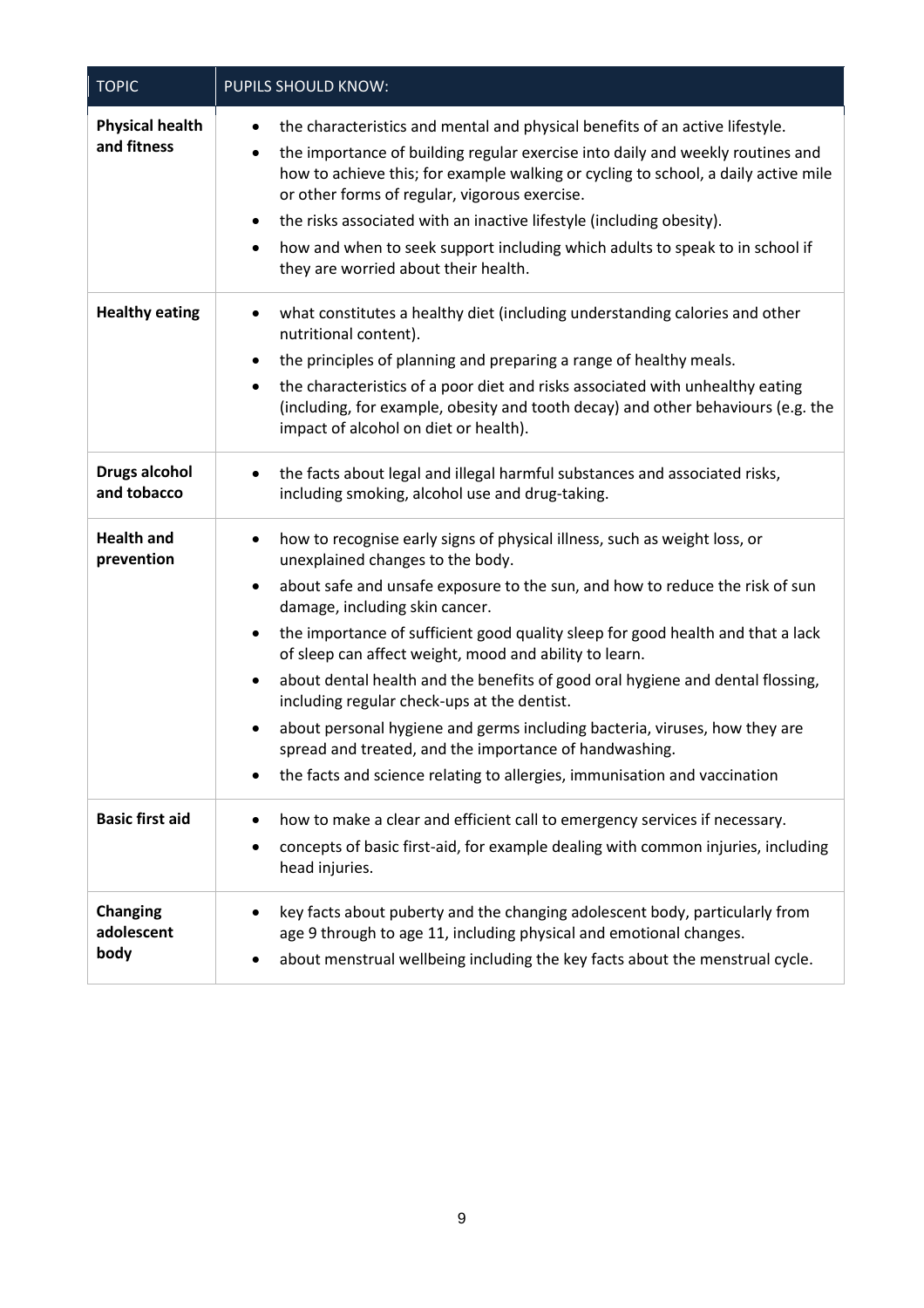# **Relationships and sex education curriculum map**

| <b>YEAR GROUP</b> | <b>TERM</b>  | <b>TOPIC/THEME DETAILS</b>                                                                                                                                                                                                                                                                                                                                   | <b>RESOURCES</b>              |  |
|-------------------|--------------|--------------------------------------------------------------------------------------------------------------------------------------------------------------------------------------------------------------------------------------------------------------------------------------------------------------------------------------------------------------|-------------------------------|--|
| 7 Empowerment     |              | Friendship<br>The characteristics of positive and<br>healthy friendships (in all contexts,<br>including online) including: trust,<br>respect, honesty, kindness, generosity,<br>boundaries, privacy, consent and the<br>management of conflict, reconciliation<br>and ending relationships. This includes<br>different (non-sexual) types of<br>relationship | Being a Good<br>neighbour SOW |  |
|                   |              | Practical steps they can take in a range<br>of different contexts to improve or<br>support respectful relationships                                                                                                                                                                                                                                          |                               |  |
|                   |              | <b>Bullying</b>                                                                                                                                                                                                                                                                                                                                              |                               |  |
|                   | $\mathbf{1}$ | How stereotypes, in particular<br>stereotypes based on sex, gender, race,<br>religion, sexual orientation or disability,<br>can cause damage (e.g. how they might<br>normalise non-consensual behaviour or<br>encourage prejudice)                                                                                                                           |                               |  |
|                   |              | That in school and in wider society they<br>can expect to be treated with respect<br>by others, and that in turn they should<br>show due respect to others, including<br>people in positions of authority and due<br>tolerance of other people's beliefs                                                                                                     |                               |  |
|                   |              | About different types of bullying<br>(including cyberbullying), the impact of<br>bullying, responsibilities of bystanders<br>to report bullying and how and where<br>to get help                                                                                                                                                                             |                               |  |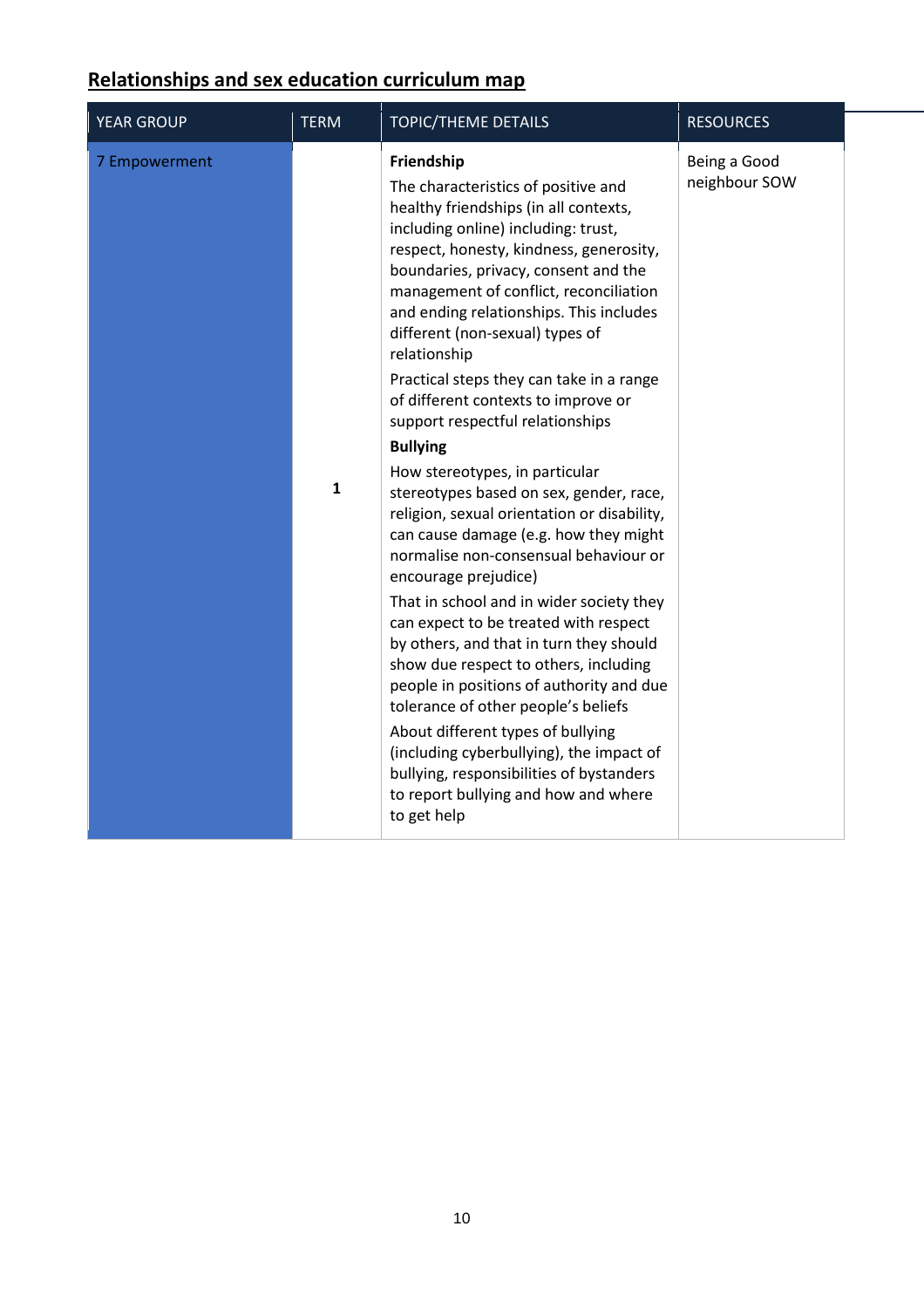| <b>YEAR GROUP</b> | <b>TERM</b>             | <b>TOPIC/THEME DETAILS</b>                                                                                                                                                                                                                                                                                                                                                                                                                                                                                                                                                                                                                                                                                                                                                                                                                                                      | <b>RESOURCES</b>                                                                                                                               |
|-------------------|-------------------------|---------------------------------------------------------------------------------------------------------------------------------------------------------------------------------------------------------------------------------------------------------------------------------------------------------------------------------------------------------------------------------------------------------------------------------------------------------------------------------------------------------------------------------------------------------------------------------------------------------------------------------------------------------------------------------------------------------------------------------------------------------------------------------------------------------------------------------------------------------------------------------|------------------------------------------------------------------------------------------------------------------------------------------------|
| 7 Empowerment     | $\overline{\mathbf{2}}$ | Their rights, responsibilities and<br>opportunities online, including that the<br>same expectations of behaviour apply<br>in all contexts, including online<br>About online risks, including that any<br>material someone provides to another<br>has the potential to be shared online<br>and the difficulty of removing<br>potentially compromising material<br>placed online<br>Not to provide material to others that<br>they would not want shared further and<br>not to share personal material which is<br>sent to them<br>What to do and where to get support to<br>report material or manage issues online<br>That sharing and viewing indecent<br>images of children (including those<br>created by children) is a criminal<br>offence which carries severe penalties<br>including jail<br>How information and data is generated,<br>collected, shared and used online | Sexting talk from<br>West Mercia Police.<br>This has not been<br>delivered 2020 -<br>2021 due to Covid<br>19.<br>Therefore delivered<br>by MOS |
| 7 Empowerment     | 3                       | The facts about reproductive health.<br>How people can actively communicate<br>and recognise consent from others,<br>including sexual consent, and how and<br>when consent can be withdrawn (in all<br>contexts, including online)                                                                                                                                                                                                                                                                                                                                                                                                                                                                                                                                                                                                                                              | Lesson 1 Puberty<br>Lesson 2 Body<br>Changes<br>Lesson 3 Body Image<br>Lesson 4 Consent<br>Lesson 5 Sexting                                    |
| <b>7 Science</b>  | $1 - 3$                 | The facts about reproductive health,<br>including fertility and the potential<br>impact of lifestyle on fertility for men<br>and women                                                                                                                                                                                                                                                                                                                                                                                                                                                                                                                                                                                                                                                                                                                                          | Science SOW                                                                                                                                    |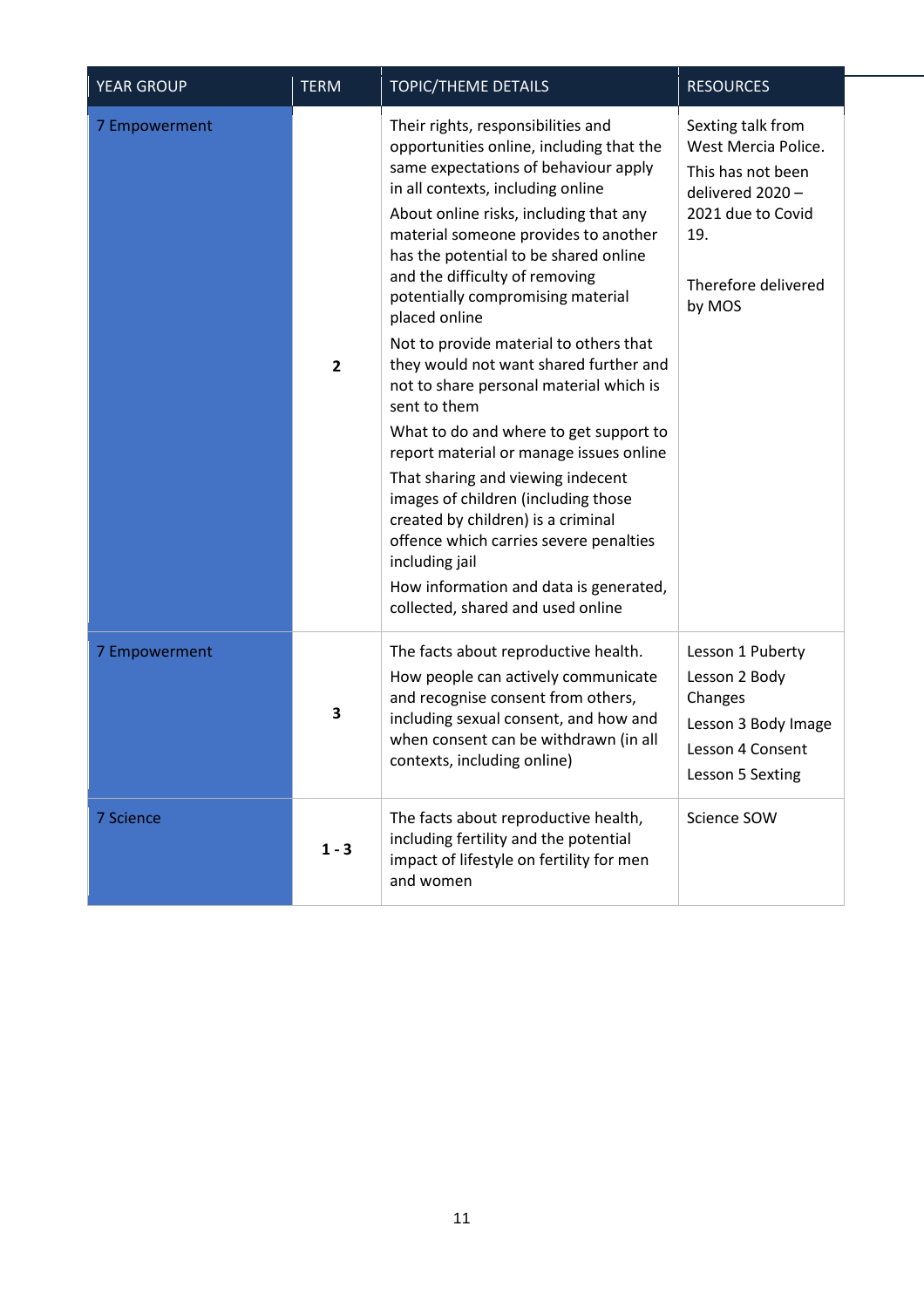| <b>YEAR GROUP</b>         | <b>TERM</b>             | <b>TOPIC/THEME DETAILS</b>                                                                                                                                                                                                                                                                                                                                                                                                                                                                                                                                                                                         | <b>RESOURCES</b>                                                                                                                                                                                                                                                                        |
|---------------------------|-------------------------|--------------------------------------------------------------------------------------------------------------------------------------------------------------------------------------------------------------------------------------------------------------------------------------------------------------------------------------------------------------------------------------------------------------------------------------------------------------------------------------------------------------------------------------------------------------------------------------------------------------------|-----------------------------------------------------------------------------------------------------------------------------------------------------------------------------------------------------------------------------------------------------------------------------------------|
| <b>7 Computer Science</b> | 1&3                     | Their rights, responsibilities and<br>opportunities online, including that the<br>same expectations of behaviour apply<br>in all contexts, including online<br>About online risks, including that any<br>material someone provides to another<br>has the potential to be shared online<br>and the difficulty of removing<br>potentially compromising material<br>placed online<br>Not to provide material to others that<br>they would not want shared further and<br>not to share personal material which is<br>sent to them<br>What to do and where to get support to<br>report material or manage issues online | Aut 1 - Account<br>safety and the use of<br>strong passwords<br>The safe use<br>of Social Media and<br>the setting up of<br>suitable profiles /<br><b>Fake Profiles</b><br>Cyberbullying<br>Sum 1 - Social media<br>and health<br>How to collaborate<br>safely and positively<br>online |
| 8 Empowerment             | 3                       | The impact of viewing harmful content<br>That specifically sexually explicit<br>material e.g. pornography presents a<br>distorted picture of sexual behaviours,<br>can damage the way people see<br>themselves in relation to others and<br>negatively affect how they behave<br>towards sexual partners<br>How people can actively communicate<br>and recognise consent from others,<br>including sexual consent, and how and<br>when consent can be withdrawn (in all<br>contexts, including online)                                                                                                             | <b>RSE SOW</b><br>Lesson 1 Positive<br>relationships<br>Lesson 2 What is love<br>Lesson 3 Consent<br>Lesson 4 Sexting (for<br>2020 - 2021 only<br>Lesson 5<br>Pornography<br>Lesson 6 Gender<br>identities                                                                              |
|                           | $\overline{\mathbf{2}}$ | How to: determine whether other<br>children, adults or sources of<br>information are trustworthy: judge<br>when a family, friend, intimate or other<br>relationship is unsafe (and to recognise<br>this in others' relationships); and, how<br>to seek help or advice, including<br>reporting concerns about others, if<br>needed                                                                                                                                                                                                                                                                                  | <b>Staying safe Mental</b><br>Health unit.                                                                                                                                                                                                                                              |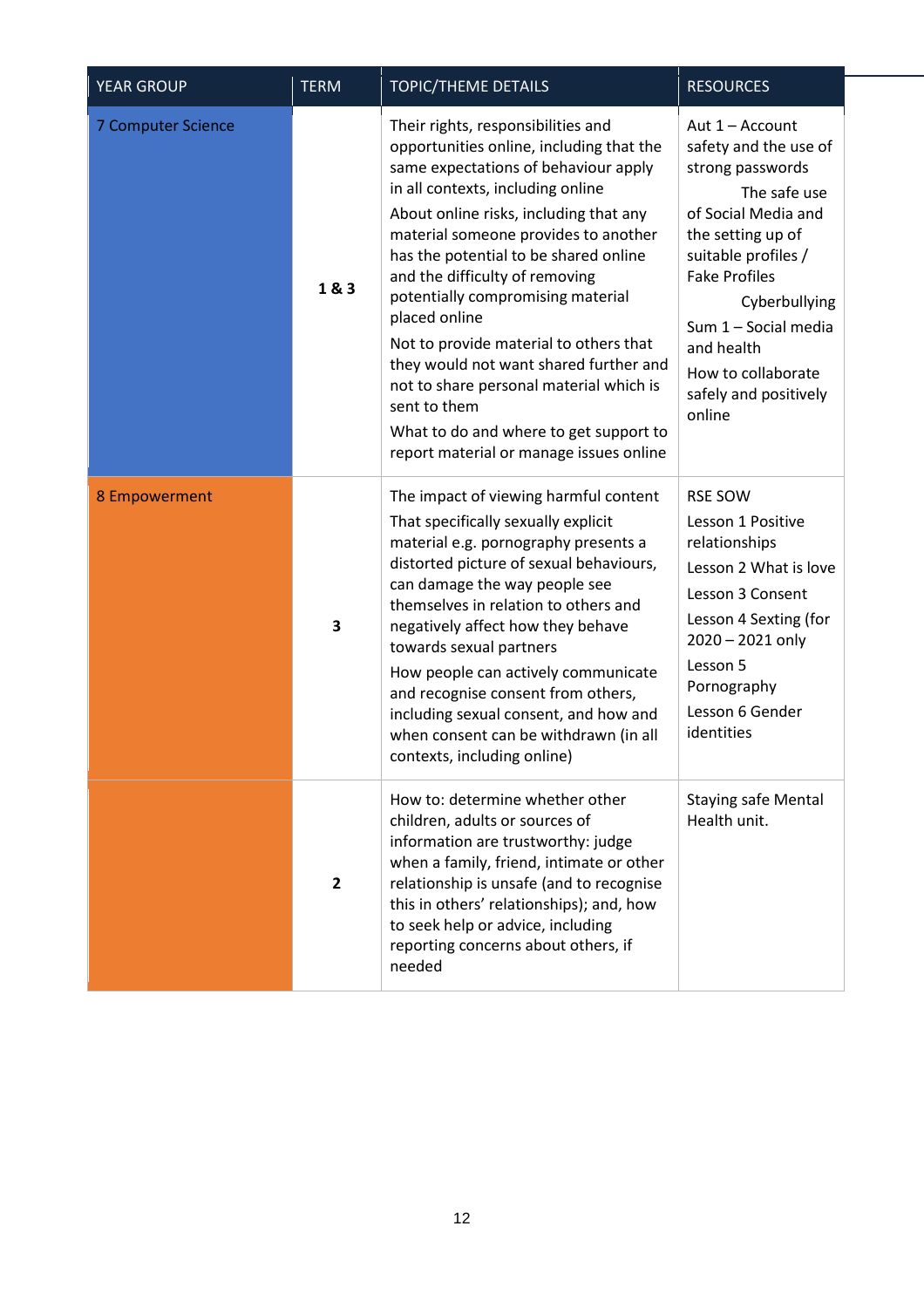| <b>YEAR GROUP</b>  | <b>TERM</b> | <b>TOPIC/THEME DETAILS</b>                                                                                                                                                                                                                                                                                                                                                                                                                                                                                                                                                                                                                                  | <b>RESOURCES</b>                                                                                                                              |
|--------------------|-------------|-------------------------------------------------------------------------------------------------------------------------------------------------------------------------------------------------------------------------------------------------------------------------------------------------------------------------------------------------------------------------------------------------------------------------------------------------------------------------------------------------------------------------------------------------------------------------------------------------------------------------------------------------------------|-----------------------------------------------------------------------------------------------------------------------------------------------|
| <b>8 RE</b>        | 3           | Marriage:<br>That there are different types of<br>committed, stable relationships<br>How these relationships might<br>contribute to human happiness and<br>their importance for bringing up<br>children<br>What marriage is, including their legal<br>status e.g. that marriage carries legal<br>rights and protections not available to<br>couples who are cohabiting or who<br>have married, for example, in an<br>unregistered religious ceremony<br>Why marriage is an important<br>relationship choice for many couples<br>and why it must be freely entered into<br>The characteristics and legal status of<br>other types of long-term relationships | Rites of Passage<br>SOW.                                                                                                                      |
| 8 Computer Science | 1&3         |                                                                                                                                                                                                                                                                                                                                                                                                                                                                                                                                                                                                                                                             | Aut 1 - Peer Pressure<br>within Social Media<br>Sum $1 -$ How to<br>collaborate safely<br>and positively online<br>Social media and<br>health |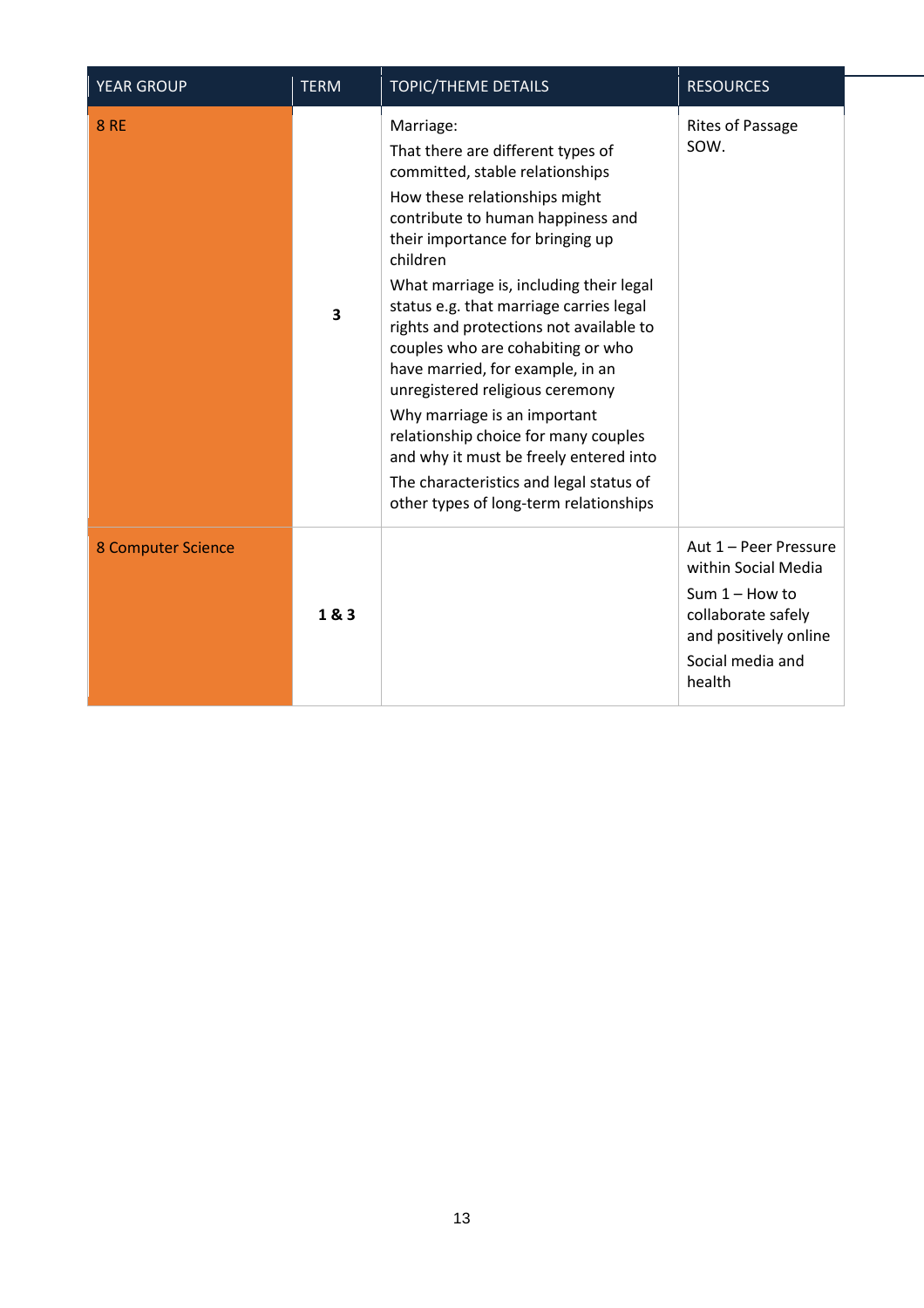| <b>YEAR GROUP</b>  | <b>TERM</b>  | TOPIC/THEME DETAILS                                                                                                                                                                                                                                                                                                                                                                                                                                                                                                                                                                                                                                                                                                                                                                                                                                                                                                                                                                                                                                                                                                                                                                                                                                                                                                                             | <b>RESOURCES</b>                                                                                                                                                                                                                          |
|--------------------|--------------|-------------------------------------------------------------------------------------------------------------------------------------------------------------------------------------------------------------------------------------------------------------------------------------------------------------------------------------------------------------------------------------------------------------------------------------------------------------------------------------------------------------------------------------------------------------------------------------------------------------------------------------------------------------------------------------------------------------------------------------------------------------------------------------------------------------------------------------------------------------------------------------------------------------------------------------------------------------------------------------------------------------------------------------------------------------------------------------------------------------------------------------------------------------------------------------------------------------------------------------------------------------------------------------------------------------------------------------------------|-------------------------------------------------------------------------------------------------------------------------------------------------------------------------------------------------------------------------------------------|
| 9 Empowerment      | $\mathbf{2}$ | The characteristics of positive and<br>healthy friendships (in all contexts,<br>including online) including: trust,<br>respect, honesty, kindness, generosity,<br>boundaries, privacy, consent and the<br>management of conflict, reconciliation<br>and ending relationships. This includes<br>different (non-sexual) types of<br>relationship<br>Practical steps they can take in a range<br>of different contexts to improve or<br>support respectful relationships<br>What constitutes sexual harassment<br>and sexual violence and why these are<br>always unacceptable<br>The concepts of, and laws relating to,<br>sexual consent, sexual exploitation,<br>abuse, grooming, coercion, harassment,<br>rape, domestic abuse, forced marriage,<br>honour-based violence and FGM, and<br>how these can affect current and future<br>relationships<br>How people can actively communicate<br>and recognise consent from others,<br>including sexual consent, and how and<br>when consent can be withdrawn (in all<br>contexts, including online)<br>How the use of alcohol and drugs can<br>lead to risky sexual behaviour<br>The legal rights and responsibilities<br>regarding equality (particularly with<br>reference to the protected<br>characteristics as defined in the Equality<br>Act 2010) and that everyone is unique<br>and equal | Year 9 RSE.<br>Lesson 1 Healthy<br>Relationships<br>Lesson 2 Breaking up<br>Lesson 3 Consent<br>Lesson 4 Assessing<br>risky behaviour<br>Lesson 5 Same-sex<br>relationships<br>Lesson 6 Grooming<br>Lesson 7 Child Sexual<br>Exploitation |
| 9RE                | 3            | That there are choices in relation to<br>pregnancy (with medically and legally<br>accurate, impartial information on all<br>options, including keeping the baby,<br>adoption, abortion and where to get<br>further help)                                                                                                                                                                                                                                                                                                                                                                                                                                                                                                                                                                                                                                                                                                                                                                                                                                                                                                                                                                                                                                                                                                                        | Sanctity of Life SOW                                                                                                                                                                                                                      |
| 9 Computer Science | 1            | Online safety & the media                                                                                                                                                                                                                                                                                                                                                                                                                                                                                                                                                                                                                                                                                                                                                                                                                                                                                                                                                                                                                                                                                                                                                                                                                                                                                                                       | Self-esteem and the<br>effect of Social<br>media<br>Safe Online Gaming                                                                                                                                                                    |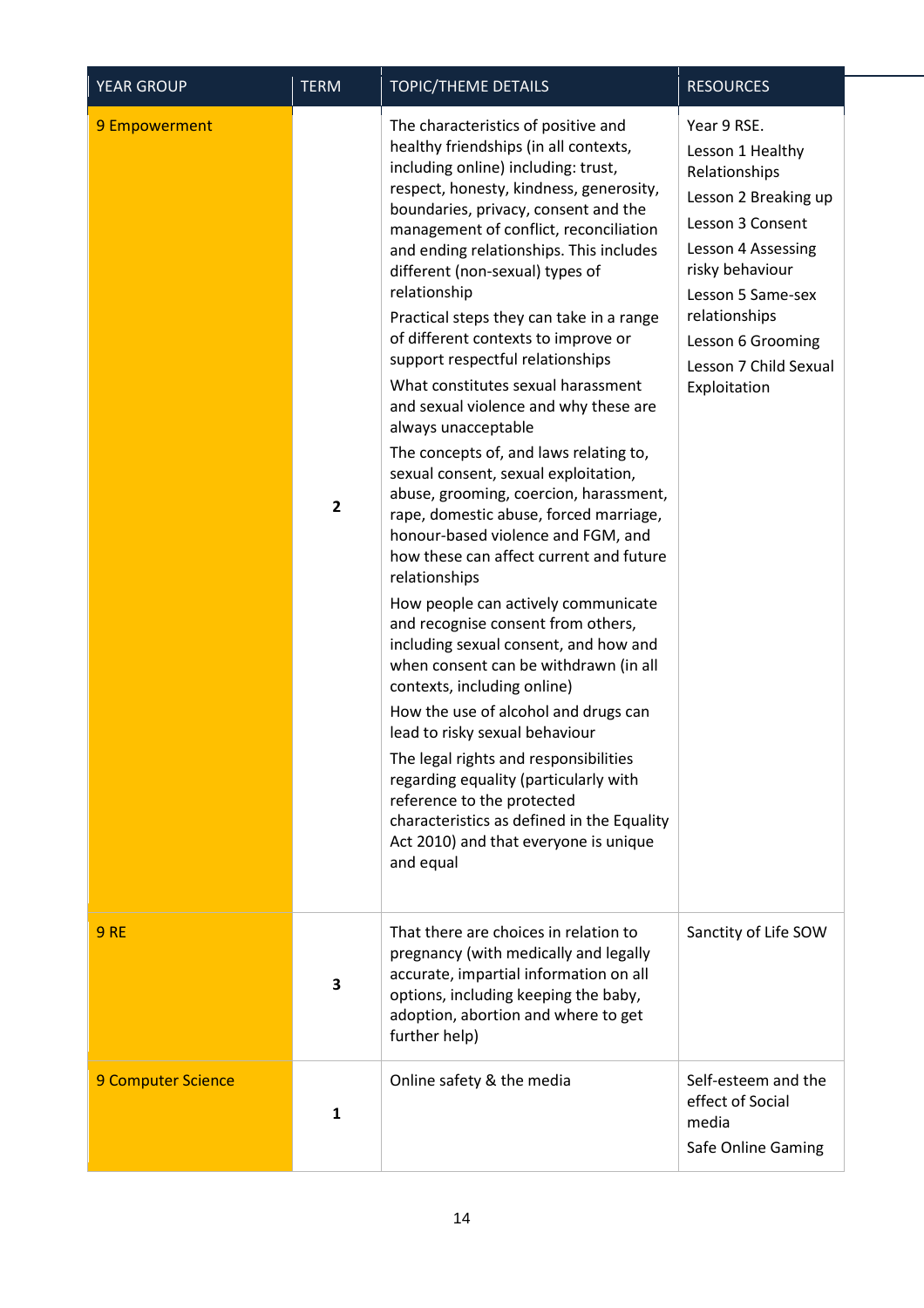| YEAR GROUP     | <b>TERM</b> | TOPIC/THEME DETAILS                                                                                                                                                                                                                                                                                                                                                                                                                                                                                                                                                                                                                                                                                                                                                                                                                                                                                                                                                                                                                                                                                                                                                                                                                                                                                                                                                                                                                                                                                                                                                                                                                                 | <b>RESOURCES</b>                                                                                                                                                                                                                                                                                                                                                                                  |
|----------------|-------------|-----------------------------------------------------------------------------------------------------------------------------------------------------------------------------------------------------------------------------------------------------------------------------------------------------------------------------------------------------------------------------------------------------------------------------------------------------------------------------------------------------------------------------------------------------------------------------------------------------------------------------------------------------------------------------------------------------------------------------------------------------------------------------------------------------------------------------------------------------------------------------------------------------------------------------------------------------------------------------------------------------------------------------------------------------------------------------------------------------------------------------------------------------------------------------------------------------------------------------------------------------------------------------------------------------------------------------------------------------------------------------------------------------------------------------------------------------------------------------------------------------------------------------------------------------------------------------------------------------------------------------------------------------|---------------------------------------------------------------------------------------------------------------------------------------------------------------------------------------------------------------------------------------------------------------------------------------------------------------------------------------------------------------------------------------------------|
| 10 Empowerment |             | How to recognise the characteristics<br>and positive aspects of healthy one-to-<br>one intimate relationships, which<br>include mutual respect, consent,<br>loyalty, trust, shared interests and<br>outlook, sex and friendship<br>That all aspects of health can be<br>affected by choices they make in sex<br>and relationships, positively or<br>negatively, e.g. physical, emotional,<br>mental, sexual and reproductive health<br>and wellbeing<br>The facts about reproductive health,<br>including fertility and the potential<br>impact of lifestyle on fertility for men<br>and women<br>That there are a range of strategies for<br>identifying and managing sexual<br>pressure, including understanding peer<br>pressure, resisting pressure and not<br>pressurising others<br>That they have a choice to delay sex or<br>to enjoy intimacy without sex<br>The facts about the full range of<br>contraceptive choices, efficacy and<br>options available<br>The facts around pregnancy including<br>miscarriage<br>That there are choices in relation to<br>pregnancy (with medically and legally<br>accurate, impartial information on all<br>options, including keeping the baby,<br>adoption, abortion and where to get<br>further help)<br>How to get further advice, including<br>how and where to access confidential<br>sexual and reproductive health advice<br>and treatment<br>That some types of behaviour within<br>relationships are criminal, including<br>violent behaviour and coercive control<br>The roles and responsibilities of parents<br>with respect to raising of children,<br>including the characteristics of | Lesson 1 Values and<br>Choices<br>Lesson 2 Healthy &<br>Unhealthy<br>Relationships<br>Lesson 3 Fertility &<br>reproductive health<br>Lesson 4 Children &<br><b>Families</b><br>Lesson $5 - 6$<br>Contraception<br>(including<br>recognising and<br>responding to sexual<br>pressure)<br>Lesson 7 Teen<br>pregnancy<br>Lesson 8 Pregnancy<br>& Abortion.<br>Lesson 9 Consent,<br>rape & Date rape. |
|                |             | successful parenting                                                                                                                                                                                                                                                                                                                                                                                                                                                                                                                                                                                                                                                                                                                                                                                                                                                                                                                                                                                                                                                                                                                                                                                                                                                                                                                                                                                                                                                                                                                                                                                                                                |                                                                                                                                                                                                                                                                                                                                                                                                   |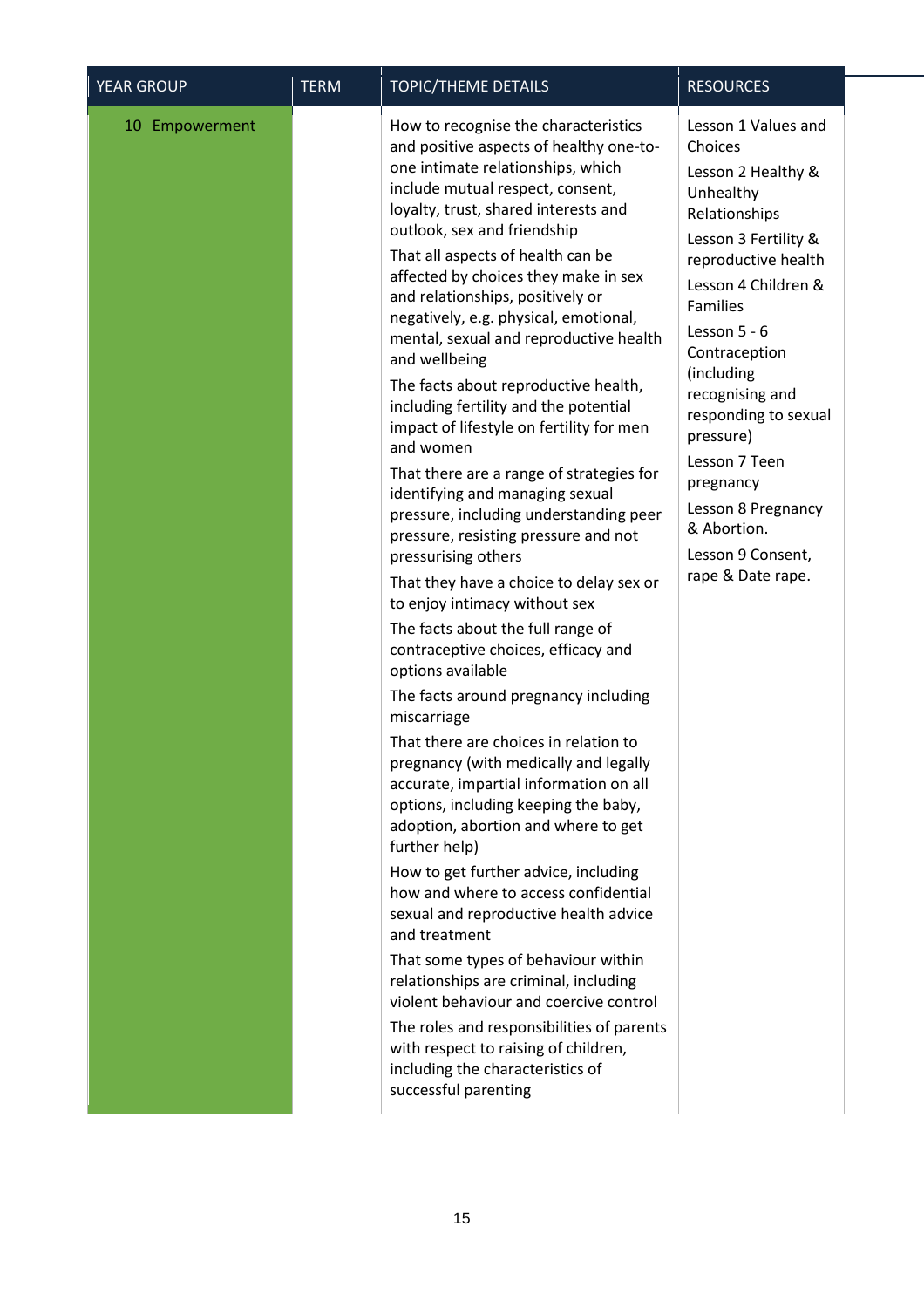| <b>YEAR GROUP</b> | <b>TERM</b> | TOPIC/THEME DETAILS                                                                                                                                                                                                                                                                                                                                                                                                                                                                                                                                                                                                                                                                                                                                                                                                                                                                                                                                                                                                                                                                                                                                                                                                                                                                                                         | <b>RESOURCES</b>                                                                                                                                                                                                                                                                                                                                          |
|-------------------|-------------|-----------------------------------------------------------------------------------------------------------------------------------------------------------------------------------------------------------------------------------------------------------------------------------------------------------------------------------------------------------------------------------------------------------------------------------------------------------------------------------------------------------------------------------------------------------------------------------------------------------------------------------------------------------------------------------------------------------------------------------------------------------------------------------------------------------------------------------------------------------------------------------------------------------------------------------------------------------------------------------------------------------------------------------------------------------------------------------------------------------------------------------------------------------------------------------------------------------------------------------------------------------------------------------------------------------------------------|-----------------------------------------------------------------------------------------------------------------------------------------------------------------------------------------------------------------------------------------------------------------------------------------------------------------------------------------------------------|
| 10 Science        |             | How the different sexually transmitted<br>infections (STIs), including HIV/AIDs, are<br>transmitted, how risk can be reduced<br>through safer sex (including through<br>condom use) and the importance of and<br>facts about testing<br>The facts about the full range of<br>contraceptive choices, efficacy and<br>options available                                                                                                                                                                                                                                                                                                                                                                                                                                                                                                                                                                                                                                                                                                                                                                                                                                                                                                                                                                                       | Science SOW                                                                                                                                                                                                                                                                                                                                               |
| 11 Empowerment    | 1           | What constitutes sexual harassment<br>and sexual violence and why these are<br>always unacceptable<br>How people can actively communicate<br>and recognise consent from others,<br>including sexual consent, and how and<br>when consent can be withdrawn (in all<br>contexts, including online)<br>How the different sexually transmitted<br>infections (STIs), including HIV/AIDs, are<br>transmitted, how risk can be reduced<br>through safer sex (including through<br>condom use) and the importance of and<br>facts about testing<br>About the prevalence of some STIs, the<br>impact they can have on those who<br>contract them and key facts about<br>treatment<br>That there are different types of<br>committed, stable relationships<br>How these relationships might<br>contribute to human happiness and<br>their importance for bringing up<br>children<br>What marriage is, including their legal<br>status e.g. that marriage carries legal<br>rights and protections not available to<br>couples who are cohabiting or who<br>have married, for example, in an<br>unregistered religious ceremony<br>Why marriage is an important<br>relationship choice for many couples<br>and why it must be freely entered into<br>The characteristics and legal status of<br>other types of long-term relationships | Lesson 1 Healthy<br>Relationships &<br>Consent<br>Lesson 2 Gender<br>Stereotypes<br>Lesson 3 Committed<br>relationships<br>(including marriage<br>& forced<br>relationships)<br>Lesson 4 Sexual<br>Harassment<br>(workplace focus)<br>Lesson 5<br>Pornography<br>(trafficking &<br>consent)<br>Lesson 6 STI (with<br>Contraception recap)<br>Lesson 7 HIV |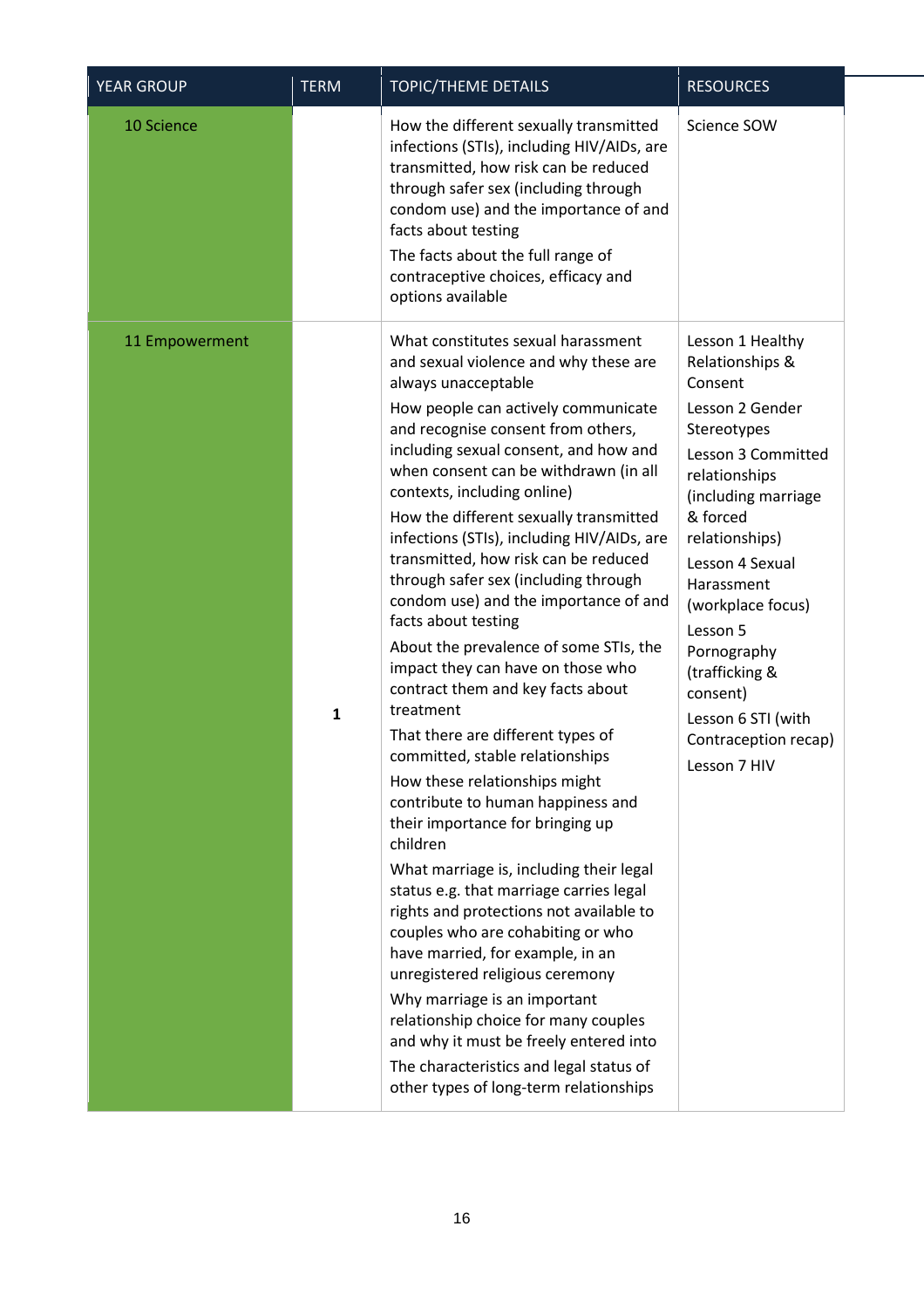| <b>YEAR GROUP</b> | <b>TERM</b> | <b>TOPIC/THEME DETAILS</b>                                                                                                                                                                                                                                                                                                                                                                                                                             | <b>RESOURCES</b>   |
|-------------------|-------------|--------------------------------------------------------------------------------------------------------------------------------------------------------------------------------------------------------------------------------------------------------------------------------------------------------------------------------------------------------------------------------------------------------------------------------------------------------|--------------------|
| <b>11 RE</b>      | 1           | How stereotypes, in particular<br>stereotypes based on sex, gender, race,<br>religion, sexual orientation or disability,<br>can cause damage (e.g. how they might<br>normalise non-consensual behaviour or<br>encourage prejudice)<br>The legal rights and responsibilities<br>regarding equality (particularly with<br>reference to the protected<br>characteristics as defined in the Equality<br>Act 2010) and that everyone is unique<br>and equal | Social Justice SOW |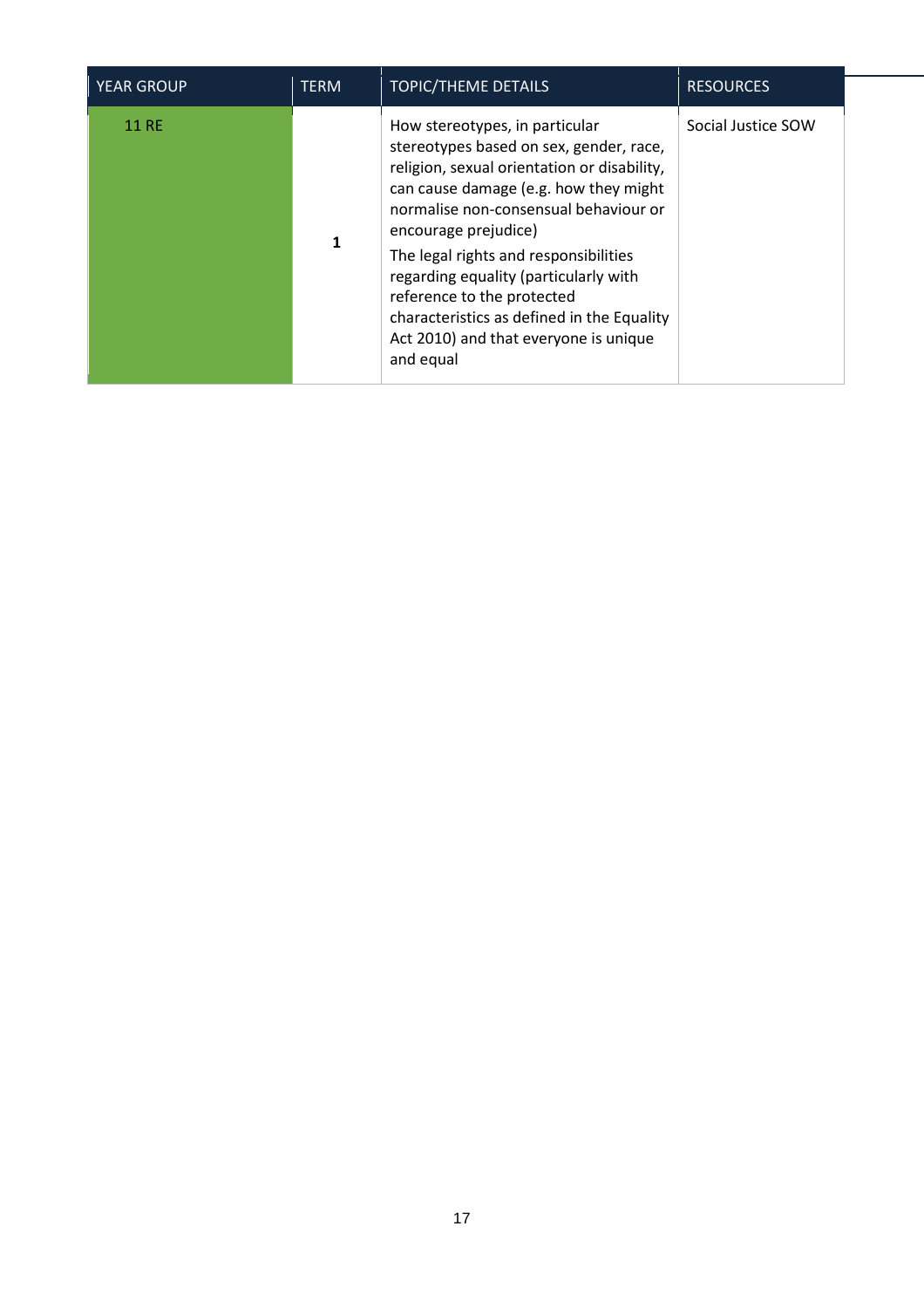# **Appendix 3: By the end of secondary school pupils should know**

| <b>TOPIC</b>                                             | PUPILS SHOULD KNOW                                                                                                                                                                                                                                                                                                                           |
|----------------------------------------------------------|----------------------------------------------------------------------------------------------------------------------------------------------------------------------------------------------------------------------------------------------------------------------------------------------------------------------------------------------|
| Families                                                 | That there are different types of committed, stable relationships<br>٠<br>How these relationships might contribute to human happiness and their importance<br>٠<br>for bringing up children                                                                                                                                                  |
|                                                          | What marriage is, including their legal status e.g. that marriage carries legal rights<br>and protections not available to couples who are cohabiting or who have married, for<br>example, in an unregistered religious ceremony                                                                                                             |
|                                                          | Why marriage is an important relationship choice for many couples and why it must<br>be freely entered into                                                                                                                                                                                                                                  |
|                                                          | The characteristics and legal status of other types of long-term relationships<br>٠                                                                                                                                                                                                                                                          |
|                                                          | The roles and responsibilities of parents with respect to raising of children,<br>$\bullet$<br>including the characteristics of successful parenting                                                                                                                                                                                         |
|                                                          | How to: determine whether other children, adults or sources of information are<br>$\bullet$<br>trustworthy: judge when a family, friend, intimate or other relationship is unsafe (and<br>to recognise this in others' relationships); and, how to seek help or advice, including<br>reporting concerns about others, if needed              |
| Respectful<br>relationships,<br>including<br>friendships | The characteristics of positive and healthy friendships (in all contexts, including<br>$\bullet$<br>online) including: trust, respect, honesty, kindness, generosity, boundaries, privacy,<br>consent and the management of conflict, reconciliation and ending relationships. This<br>includes different (non-sexual) types of relationship |
|                                                          | Practical steps they can take in a range of different contexts to improve or support<br>$\bullet$<br>respectful relationships                                                                                                                                                                                                                |
|                                                          | How stereotypes, in particular stereotypes based on sex, gender, race, religion,<br>$\bullet$<br>sexual orientation or disability, can cause damage (e.g. how they might normalise non-<br>consensual behaviour or encourage prejudice)                                                                                                      |
|                                                          | That in school and in wider society they can expect to be treated with respect by<br>others, and that in turn they should show due respect to others, including people in<br>positions of authority and due tolerance of other people's beliefs                                                                                              |
|                                                          | About different types of bullying (including cyberbullying), the impact of bullying,<br>responsibilities of bystanders to report bullying and how and where to get help                                                                                                                                                                      |
|                                                          | That some types of behaviour within relationships are criminal, including violent<br>behaviour and coercive control                                                                                                                                                                                                                          |
|                                                          | What constitutes sexual harassment and sexual violence and why these are always<br>$\bullet$<br>unacceptable                                                                                                                                                                                                                                 |
|                                                          | The legal rights and responsibilities regarding equality (particularly with reference<br>$\bullet$<br>to the protected characteristics as defined in the Equality Act 2010) and that everyone<br>is unique and equal                                                                                                                         |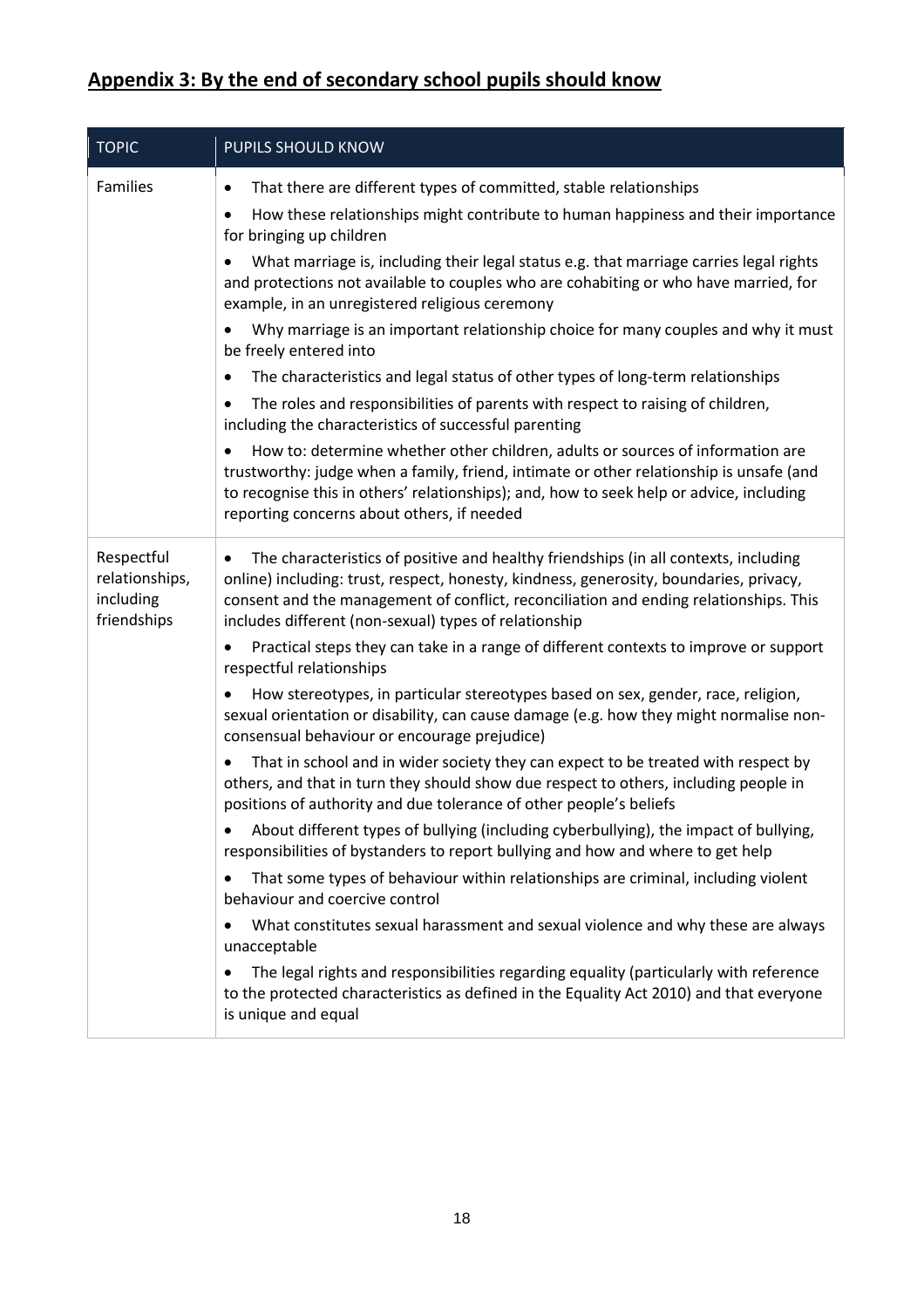| <b>TOPIC</b>        | <b>PUPILS SHOULD KNOW</b>                                                                                                                                                                                                                                |
|---------------------|----------------------------------------------------------------------------------------------------------------------------------------------------------------------------------------------------------------------------------------------------------|
| Online and<br>media | Their rights, responsibilities and opportunities online, including that the same<br>expectations of behaviour apply in all contexts, including online                                                                                                    |
|                     | About online risks, including that any material someone provides to another has the<br>potential to be shared online and the difficulty of removing potentially compromising<br>material placed online                                                   |
|                     | Not to provide material to others that they would not want shared further and not<br>to share personal material which is sent to them                                                                                                                    |
|                     | What to do and where to get support to report material or manage issues online                                                                                                                                                                           |
|                     | The impact of viewing harmful content<br>$\bullet$                                                                                                                                                                                                       |
|                     | That specifically sexually explicit material e.g. pornography presents a distorted<br>picture of sexual behaviours, can damage the way people see themselves in relation to<br>others and negatively affect how they behave towards sexual partners      |
|                     | That sharing and viewing indecent images of children (including those created by<br>children) is a criminal offence which carries severe penalties including jail                                                                                        |
|                     | How information and data is generated, collected, shared and used online                                                                                                                                                                                 |
| Being safe          | The concepts of, and laws relating to, sexual consent, sexual exploitation, abuse,<br>grooming, coercion, harassment, rape, domestic abuse, forced marriage, honour-based<br>violence and FGM, and how these can affect current and future relationships |
|                     | How people can actively communicate and recognise consent from others,<br>including sexual consent, and how and when consent can be withdrawn (in all contexts,<br>including online)                                                                     |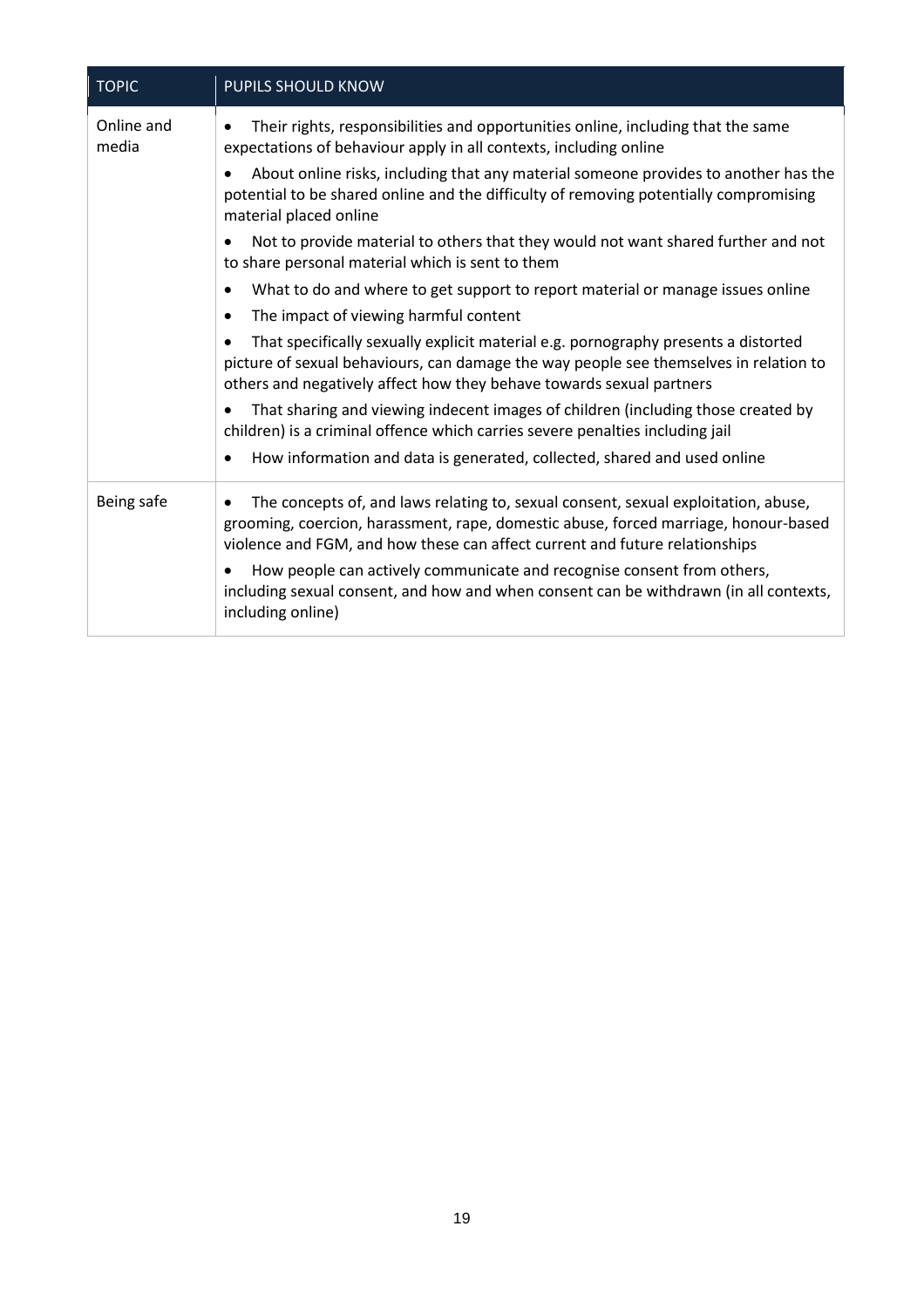| <b>TOPIC</b>                                                           | PUPILS SHOULD KNOW                                                                                                                                                                                                                 |
|------------------------------------------------------------------------|------------------------------------------------------------------------------------------------------------------------------------------------------------------------------------------------------------------------------------|
| Intimate and<br>sexual<br>relationships,<br>including sexual<br>health | How to recognise the characteristics and positive aspects of healthy one-to-one<br>$\bullet$<br>intimate relationships, which include mutual respect, consent, loyalty, trust, shared<br>interests and outlook, sex and friendship |
|                                                                        | That all aspects of health can be affected by choices they make in sex and<br>$\bullet$<br>relationships, positively or negatively, e.g. physical, emotional, mental, sexual and<br>reproductive health and wellbeing              |
|                                                                        | The facts about reproductive health, including fertility and the potential impact of<br>lifestyle on fertility for men and women                                                                                                   |
|                                                                        | That there are a range of strategies for identifying and managing sexual pressure,<br>including understanding peer pressure, resisting pressure and not pressurising others                                                        |
|                                                                        | That they have a choice to delay sex or to enjoy intimacy without sex<br>$\bullet$                                                                                                                                                 |
|                                                                        | The facts about the full range of contraceptive choices, efficacy and options<br>available                                                                                                                                         |
|                                                                        | The facts around pregnancy including miscarriage<br>٠                                                                                                                                                                              |
|                                                                        | That there are choices in relation to pregnancy (with medically and legally accurate,<br>impartial information on all options, including keeping the baby, adoption, abortion and<br>where to get further help)                    |
|                                                                        | How the different sexually transmitted infections (STIs), including HIV/AIDs, are<br>transmitted, how risk can be reduced through safer sex (including through condom use)<br>and the importance of and facts about testing        |
|                                                                        | About the prevalence of some STIs, the impact they can have on those who<br>contract them and key facts about treatment                                                                                                            |
|                                                                        | How the use of alcohol and drugs can lead to risky sexual behaviour<br>$\bullet$                                                                                                                                                   |
|                                                                        | How to get further advice, including how and where to access confidential sexual<br>and reproductive health advice and treatment                                                                                                   |